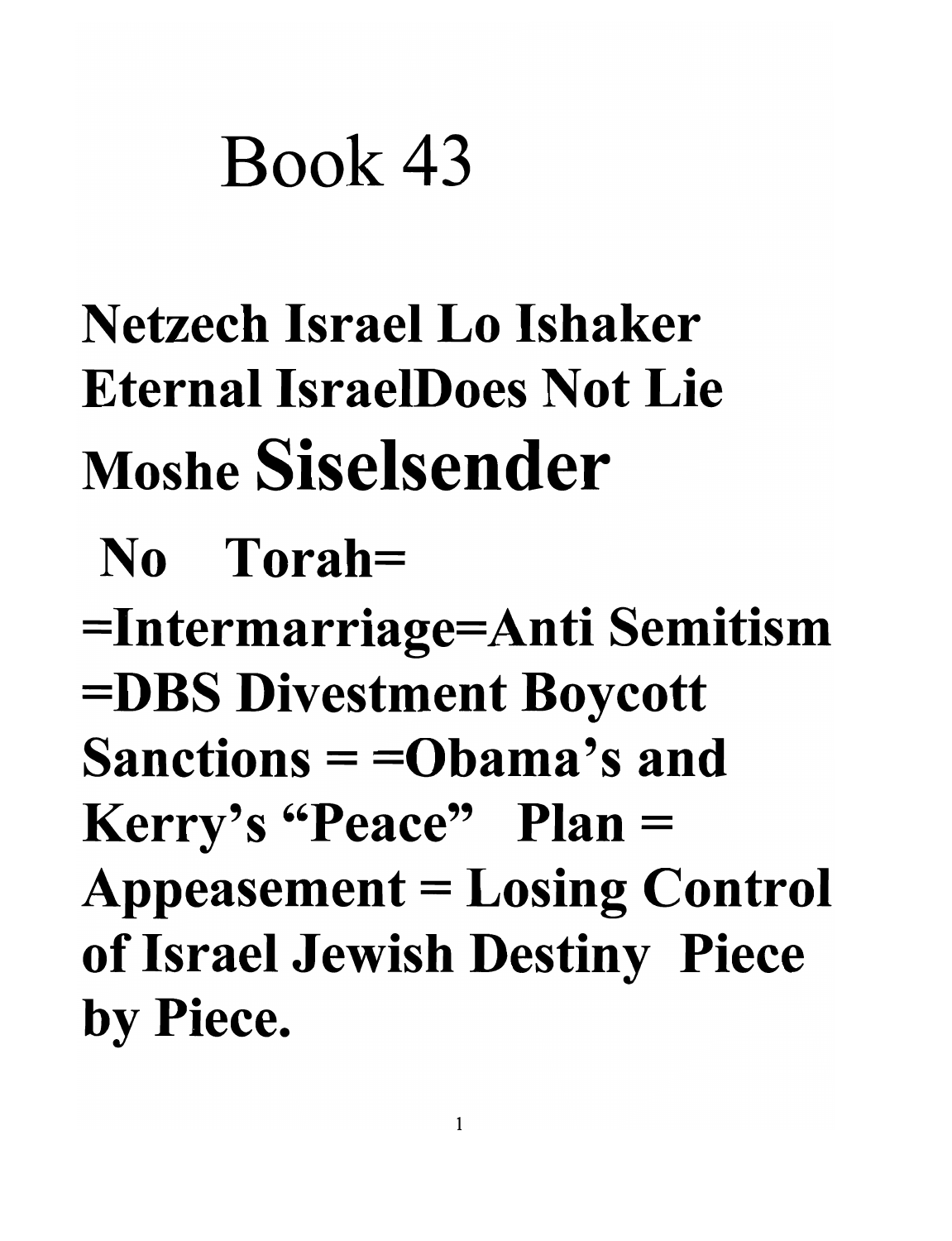### Lac k of control of Jewish destiny is the villain to confront Ant<sup>'</sup>Semitism and Jew hatred.

### 4000 YEAR WORLD AND JEWISH HISTORY PROVE THAT LACK OF CONTROL - BEING AT THE MERCY OF OTHERS =HOLOCAUST.

### WE CAN NOT CONTROL THE INTERPRETATIONS OF MORALITY ETHICS RELIGIOUS CONCLUSIONS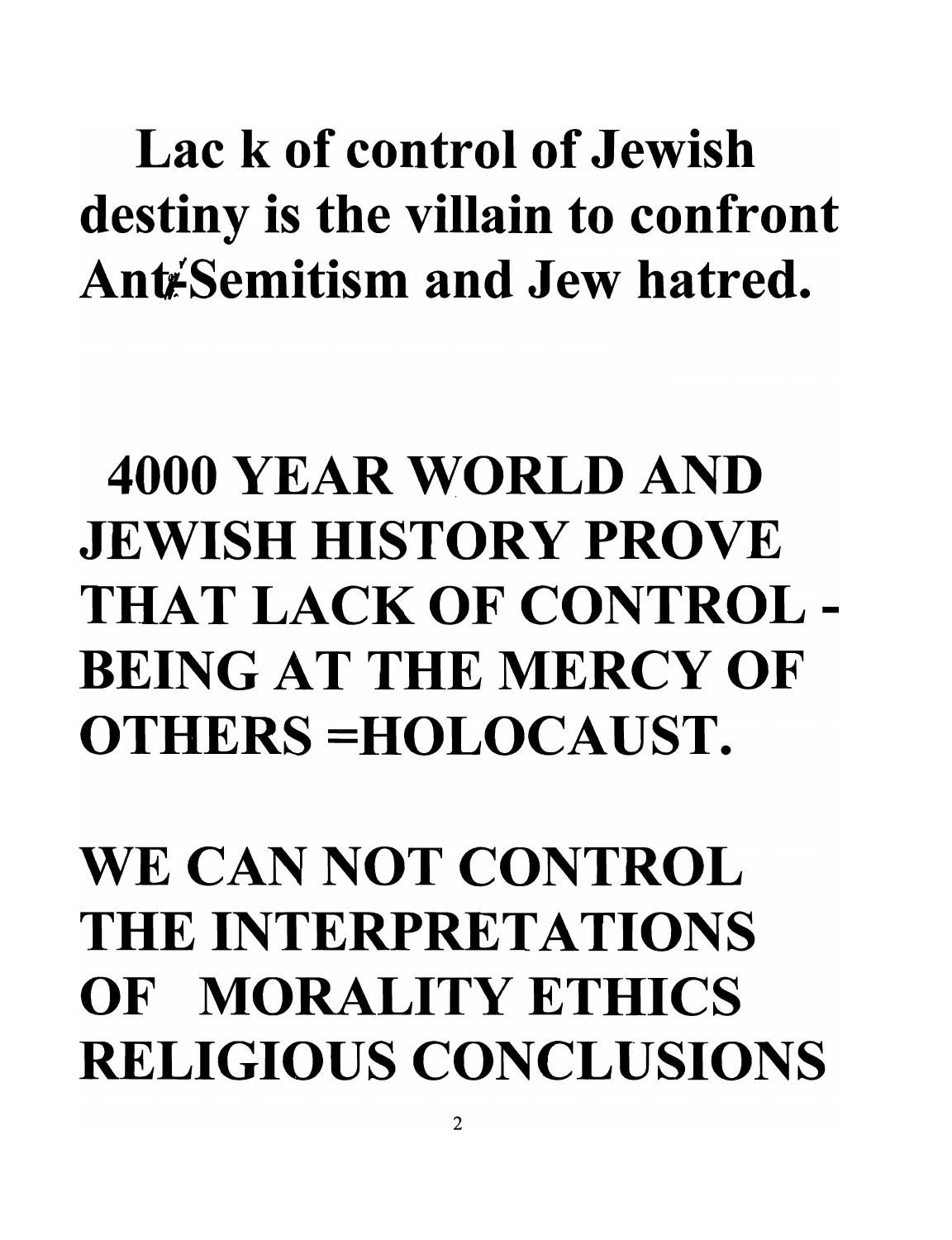### OF ANY ONE MAN OR BEAST.

### WE CAN TRUST NO ONE WE CAN TRUST NOTHING.

### NOTHING IS A GIVEN

### WE CAN NOT TRUST **DEMOCRACY**

### TOTALITARIANISM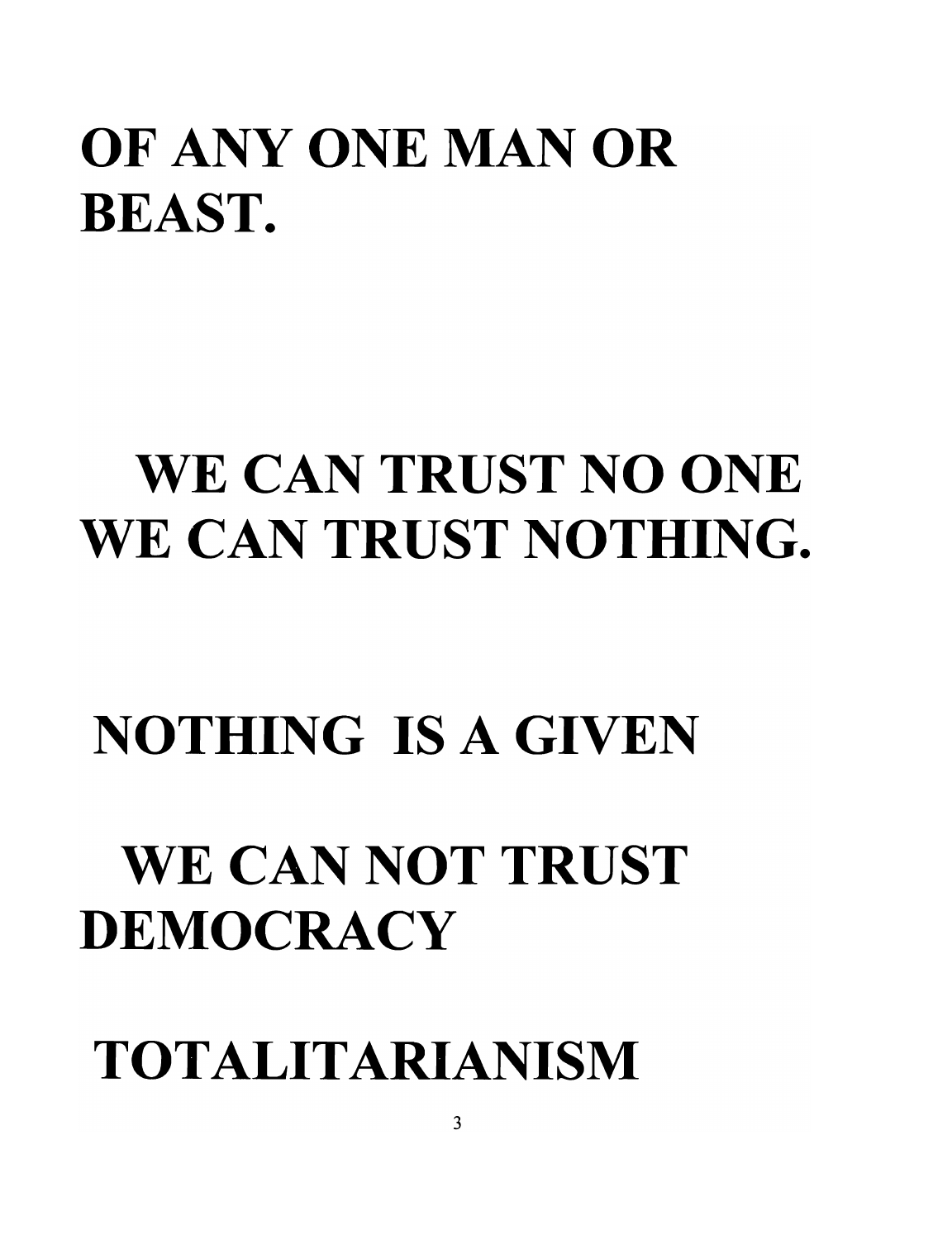#### CAPITALISIM

### COMMUNISIM

### SOCIALISIM

### WE CAN ONLY TRUST AND RELY ON OUR SELVES.

### GOD HELPS ONLY THOSE WHO HELP THEMSELVES. IF ONE DOES NOT HELP THEMSELVES GC D WILL NOT HELP. THAT IS WHY THERE WAS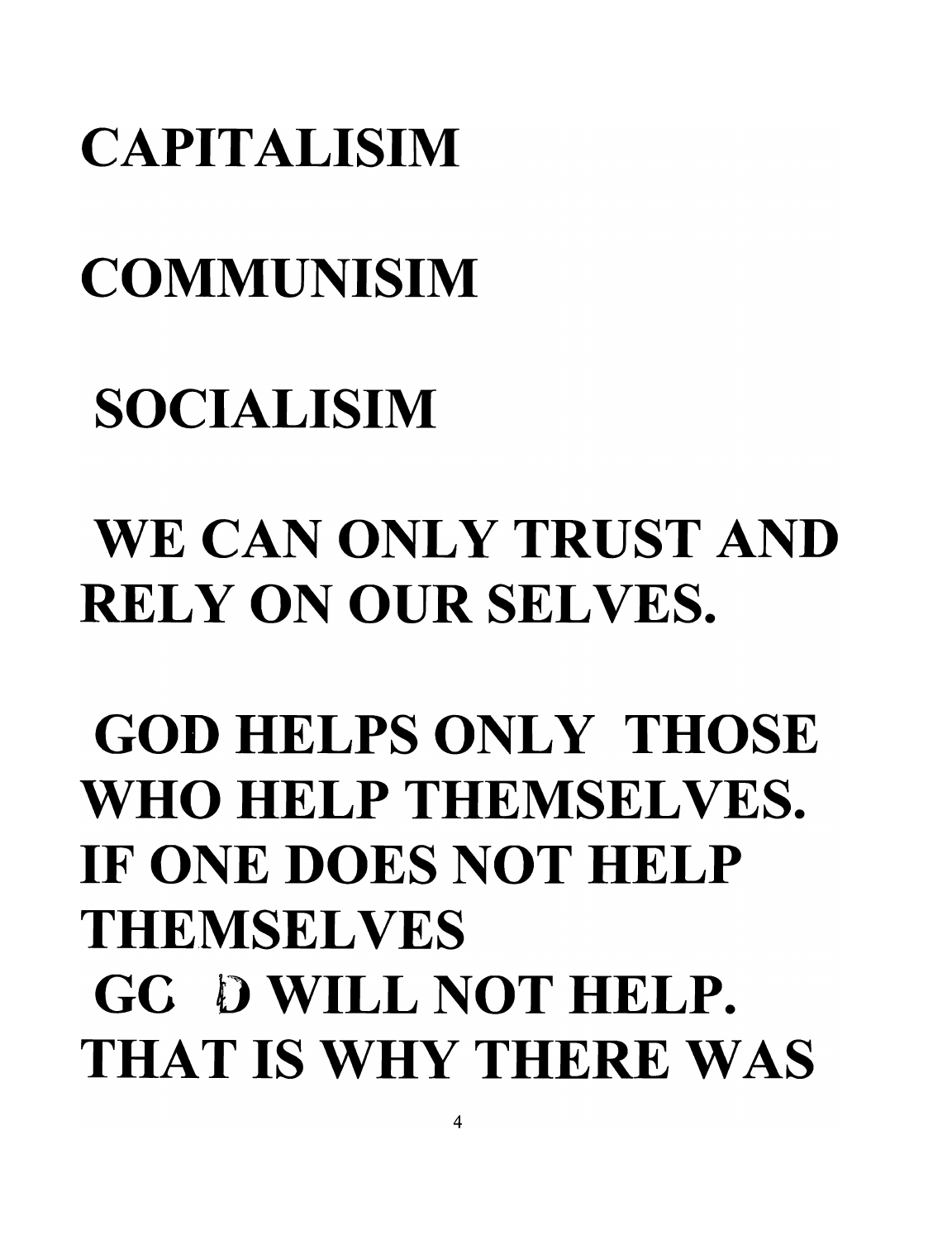### A HOLOCAUST.

What ever the motives of President Obama and Secretary State Kerryone thing is one trillion % certain. Both want the Jews to surrender control of their destiny and agree to give up 4000 year Jewish Israel. Let the USA give up the Capital  $\forall$ as. hington DC and the State of New Jersey and declare a Palestinian State there. Let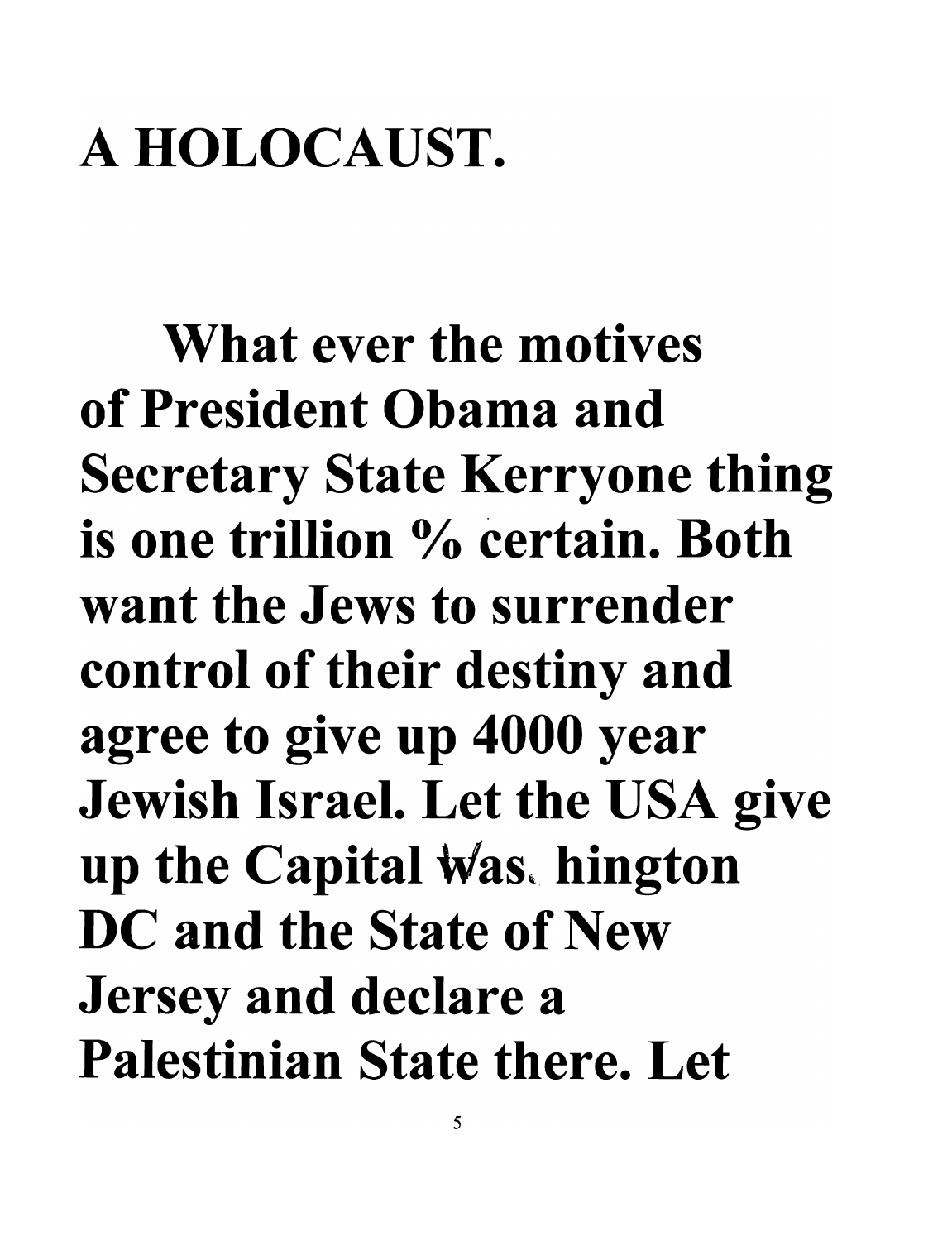England surrender London Let **the French surrender Paris.**  Let the Norwegians surrender **Oslo. Let the Russians surrender Moscow.** 

**It is about time to tell the truth.** 

**All Palestinians in Israel**  should return to their countries of Origin Egypt Syria Lebanon Iraq.

Judea Samaria Gaza are not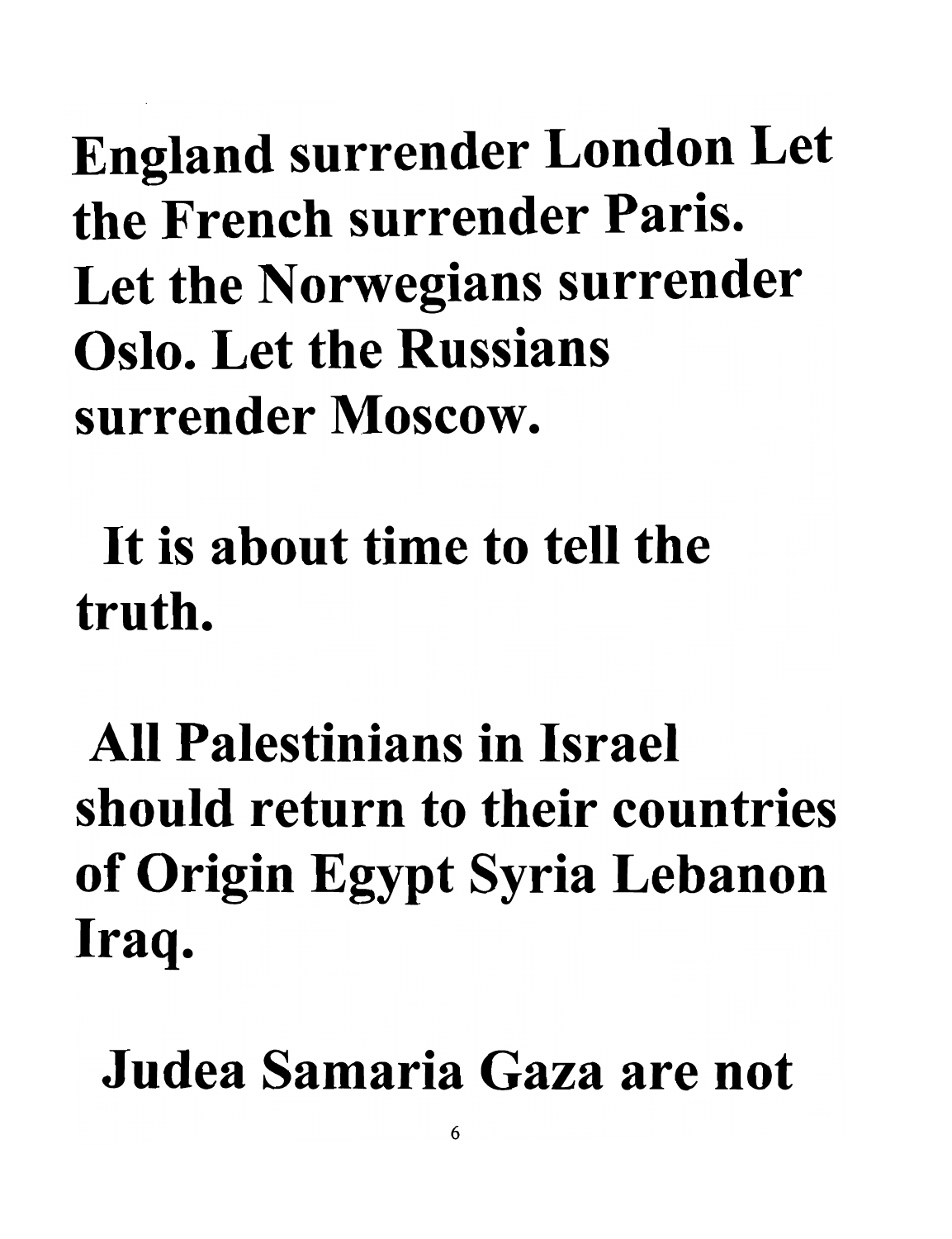occupied land. There exists no occupation. One can not be an occupier wh  $en$  he / she lives . and settles one's own land.

Let Israel and the Jews not be afraid.

#### LET US REMEMBER

#### "DO NOT TRUST ANY ONE<sup>"</sup>

#### "DO NOT TRUST ANY THING"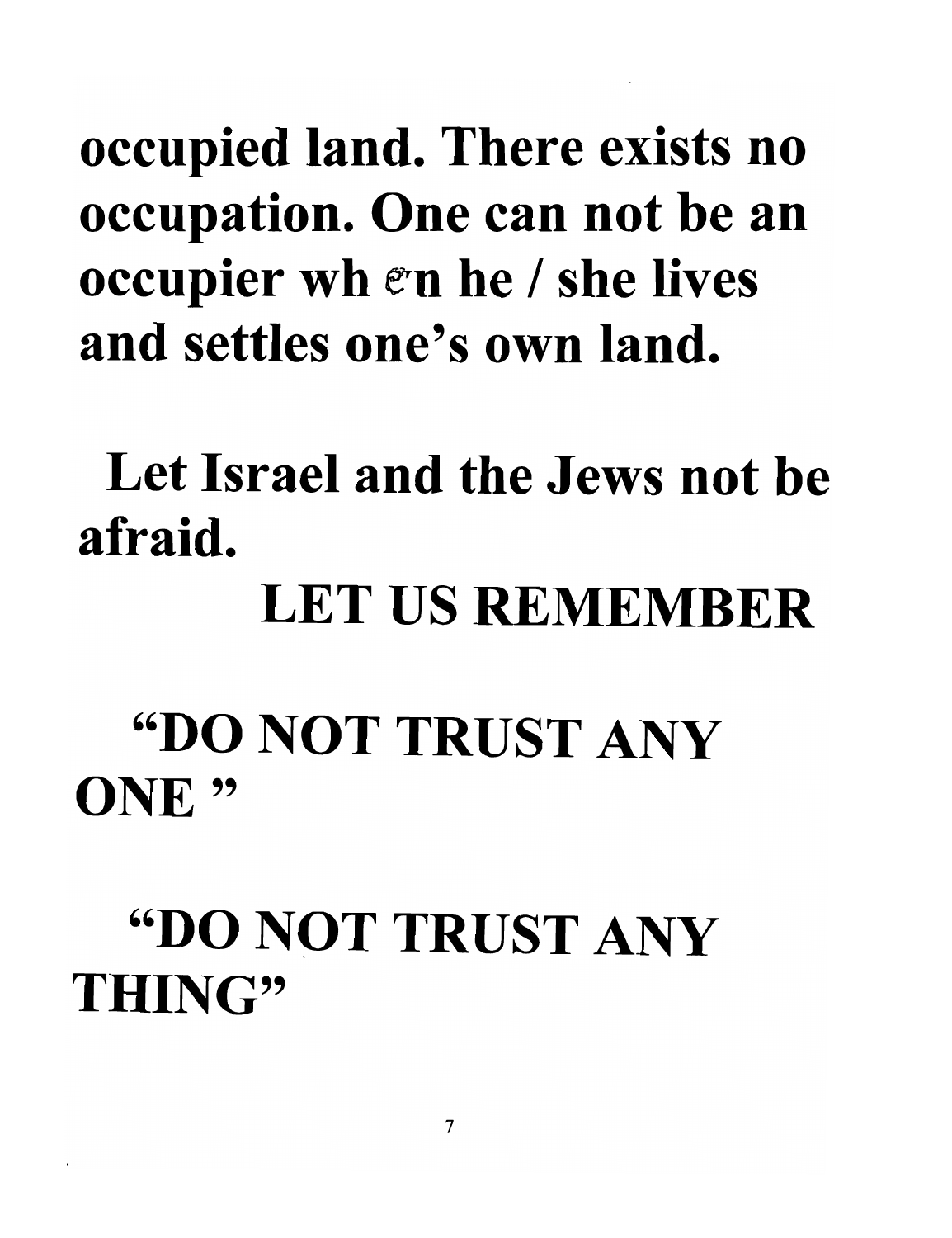### " NOTHING IS A GIVEN "

Let us not make any decisions out of fear of what will happen. Tomorrow. Let us welcome tomorrow. Tomorrow Tomorrow will be happier than today. Let us not be scared from the likes olf Obama Kerry the Europeans or anyone who tries to intimidate us with boycotts divestments and sanctions. Let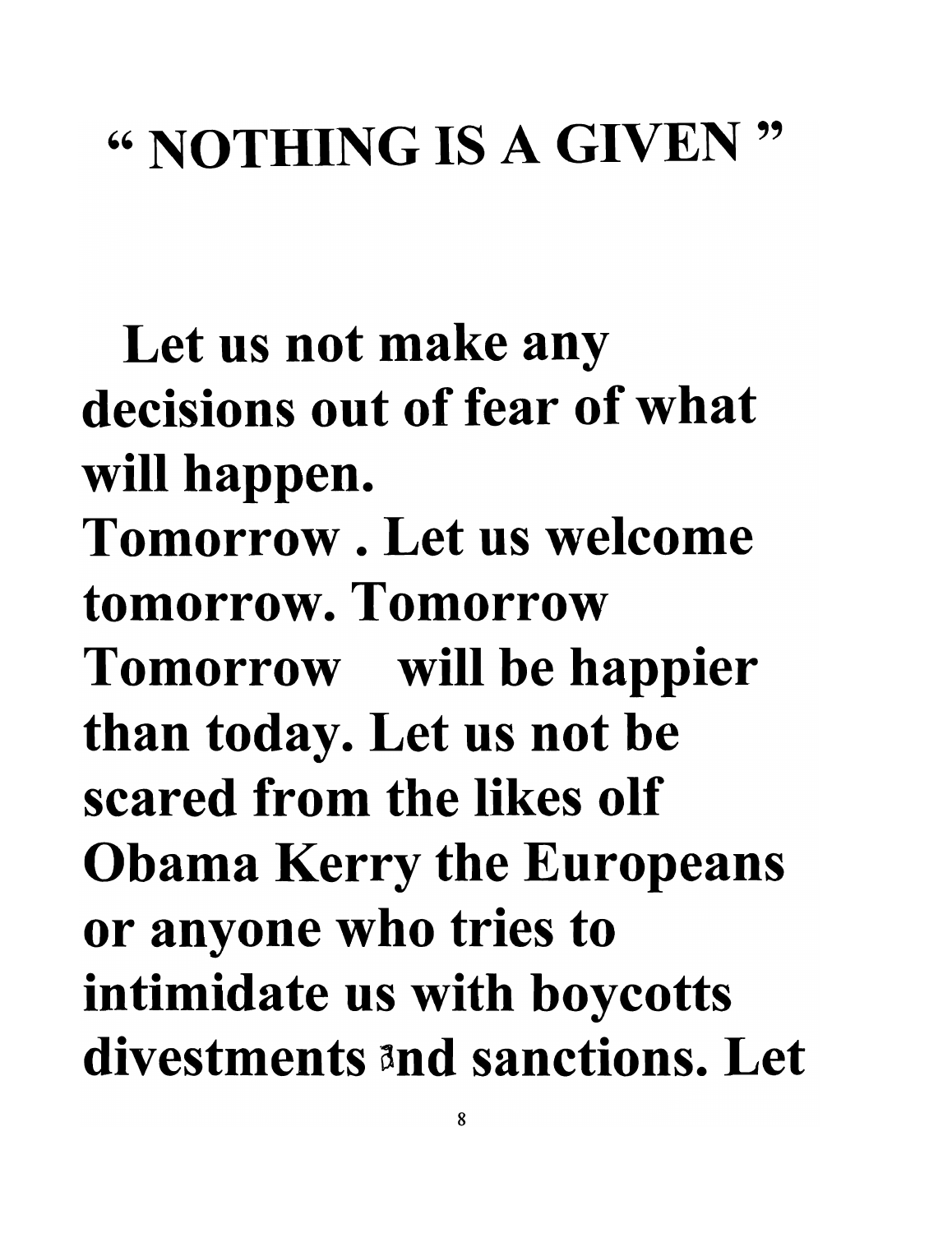us put all those who threaten us out of business.

Let us put the Palestinian authority out of business by stopping all money transfers to them. Let Israel take over area A B and throw out all the Arabs.

The "innocent" Arabs are the problem.

There does not exist an "innocent" Arab.

"It is not the mouse that is the villain ; but the hole in the wall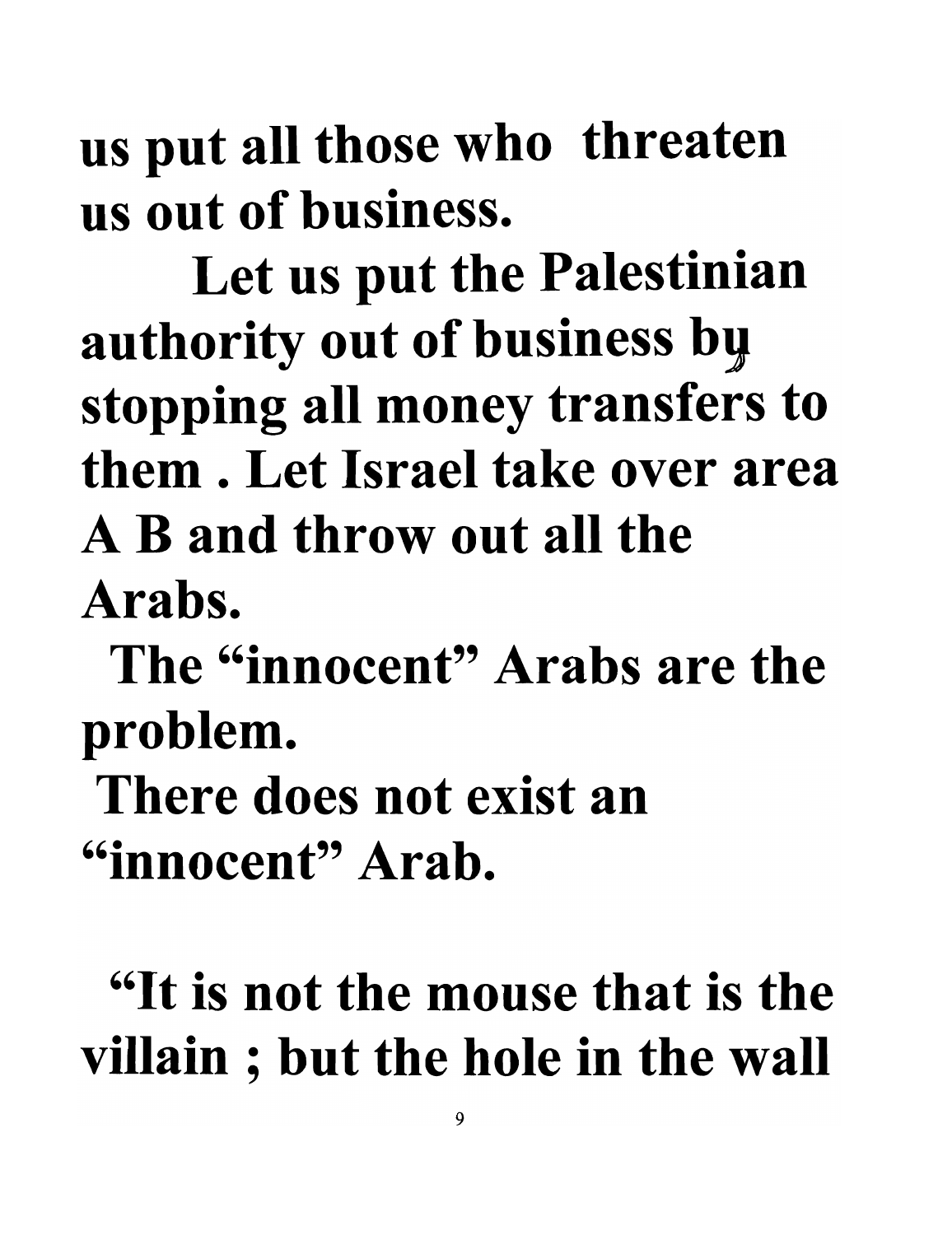that enables  $f$  he mouse to enter."

It is the "innocent" Arabs that is the root problem of the conflict between Jews and Arabs.

Get rid of the "innocent" Arabs and there will be no problem.

Norway Sweden Switzerland and Poland all of them European countries forbid Kosher slaughtering .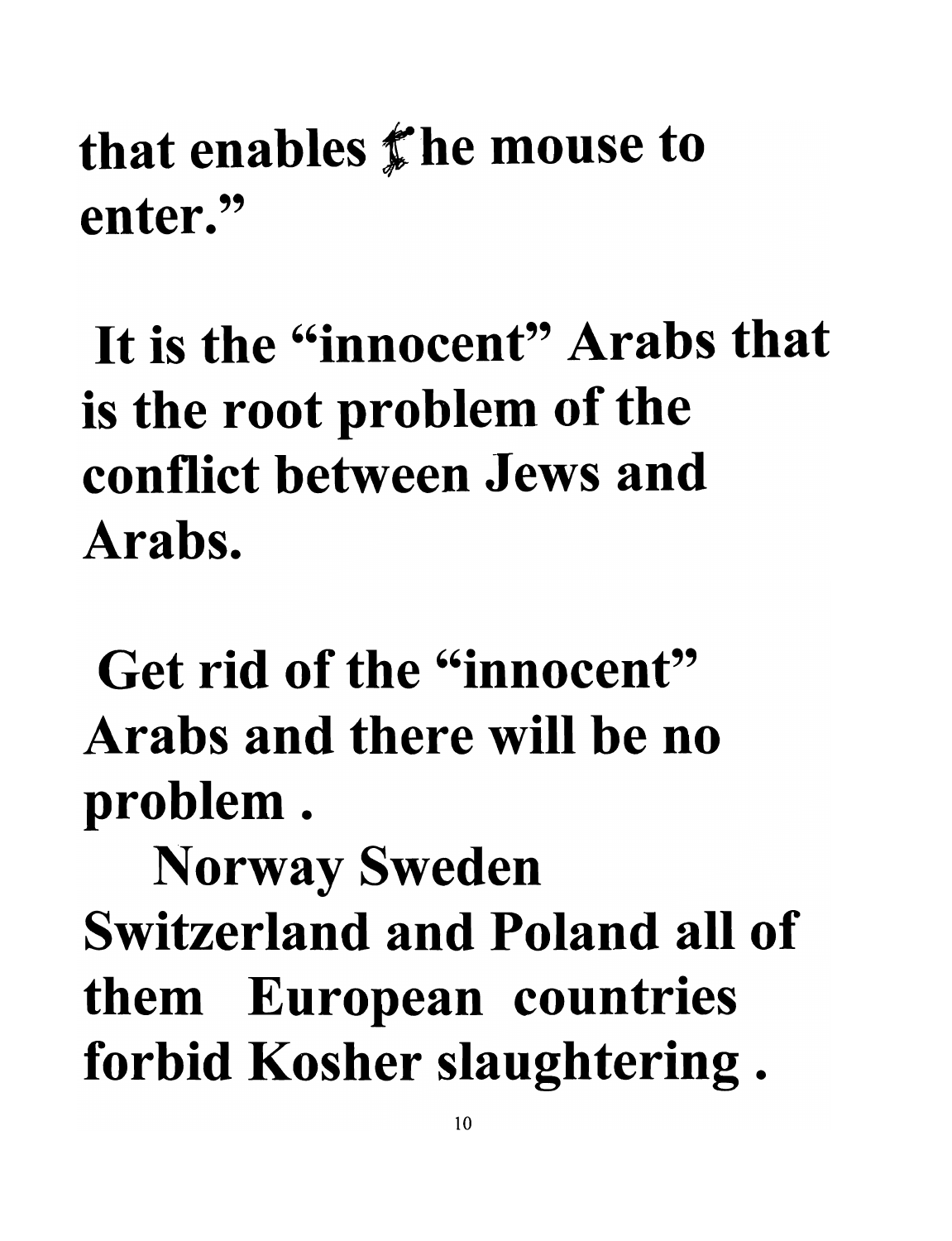They insist that the animals be stunned before slaughter. Stunning before slaughter is forbidden according to Jewish religious law. Muslim religious law likewise agrees.

The Europeans state that **unless the animal is stunned**  tremendous cruelty is perpetrated on the animal. They insist that animal rights trump religious rights.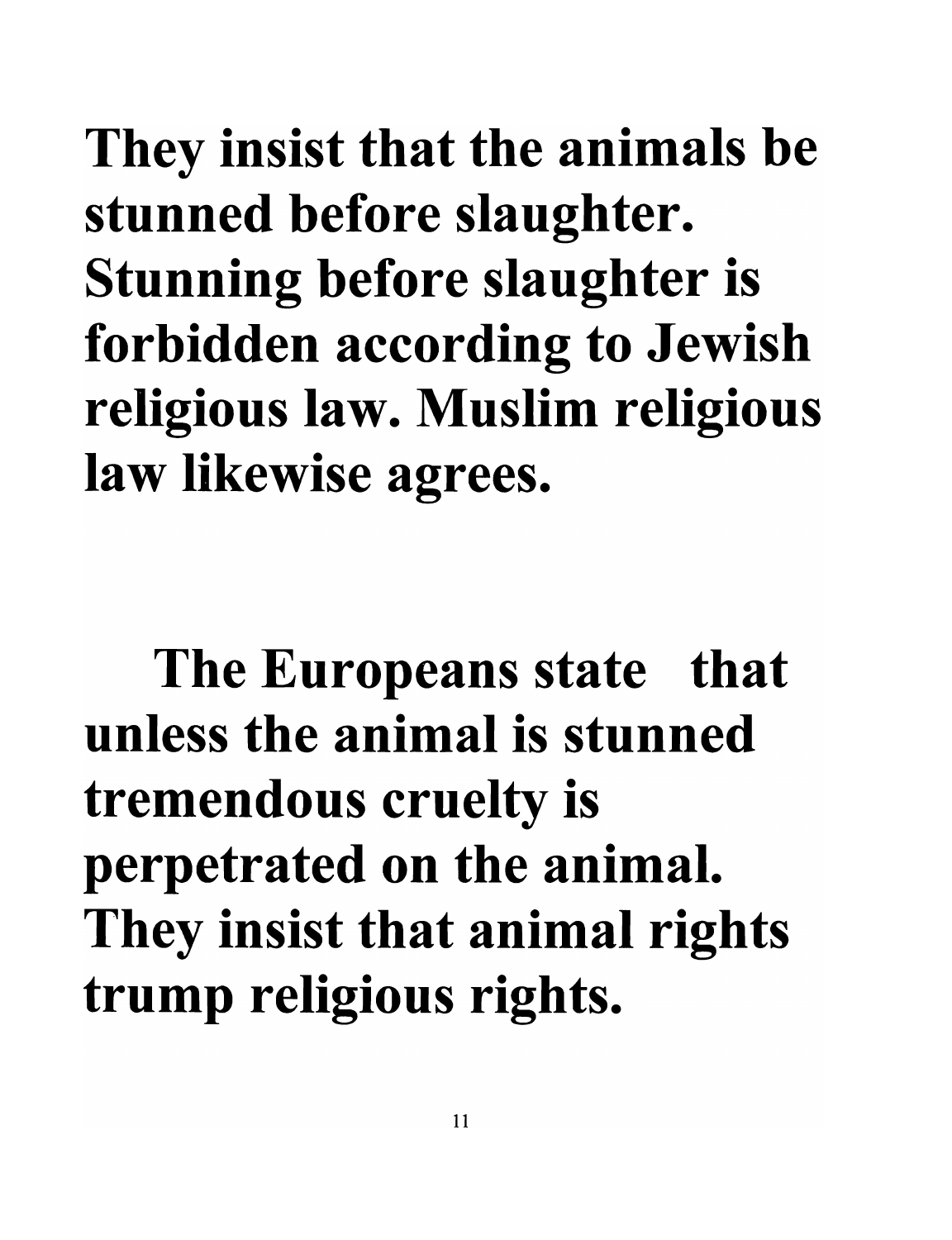Why don't these Europeans become vegetarians? If the are honestly concerned about animal rights, why kill the poor **beast?** 

Certainly animal rights trump their selfish appetite for an **animal diet? Horse meat is forbidden in most if not all**  States of the USA. Why not **forbid all meat in these**  European countries that trample on the religious rights **of** Jews **and Muslims to**  slaughter animals with out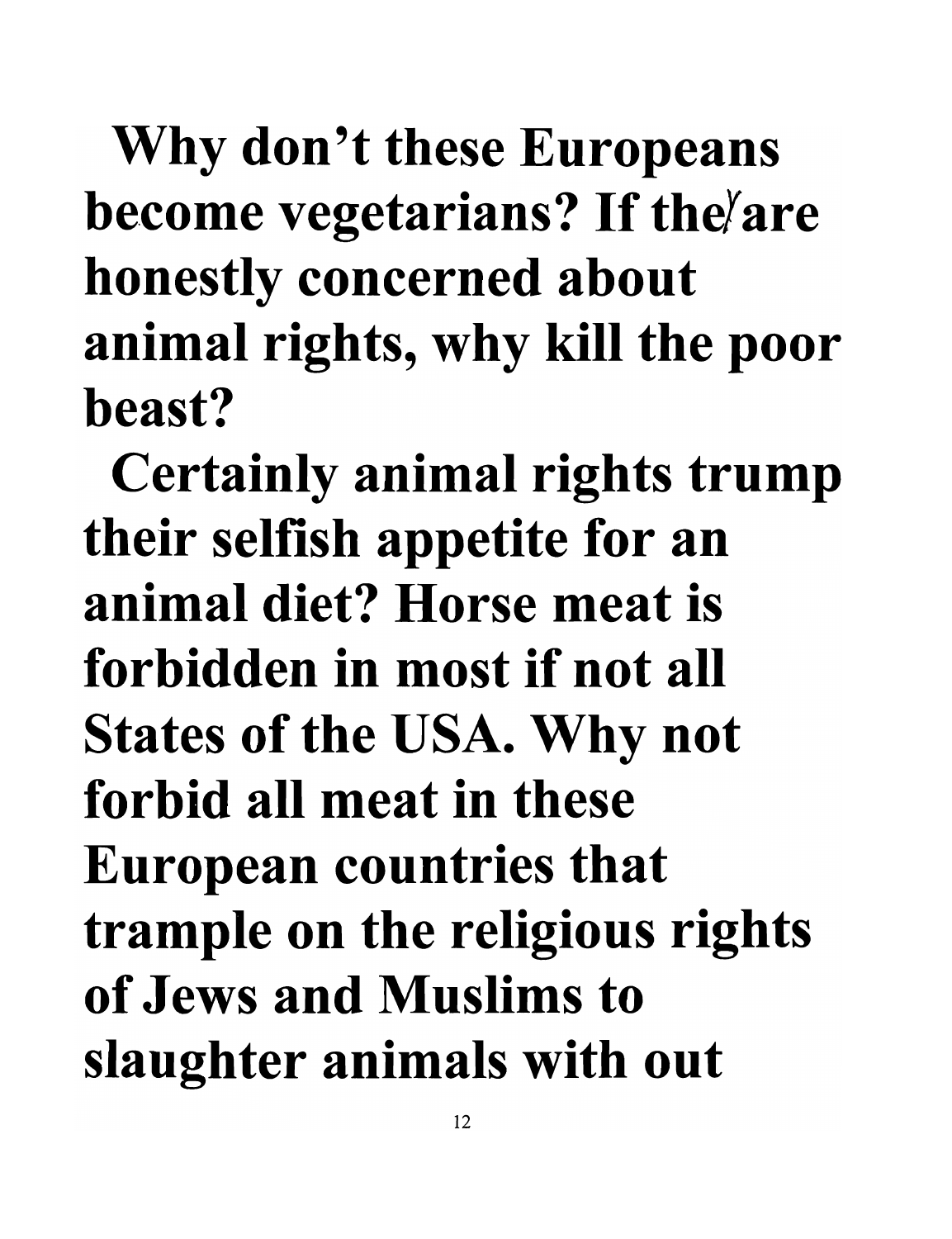#### stunning?

Why not forbid all hunting? **Animals are wounded and left**  to an agonizing death.

Why not forbid fishing? Fish are caught by their tongue. Fishing causes agonizing pain to the poor fish as they are hauled up. Then they are stumped to death. This is the ultimate of cruelty.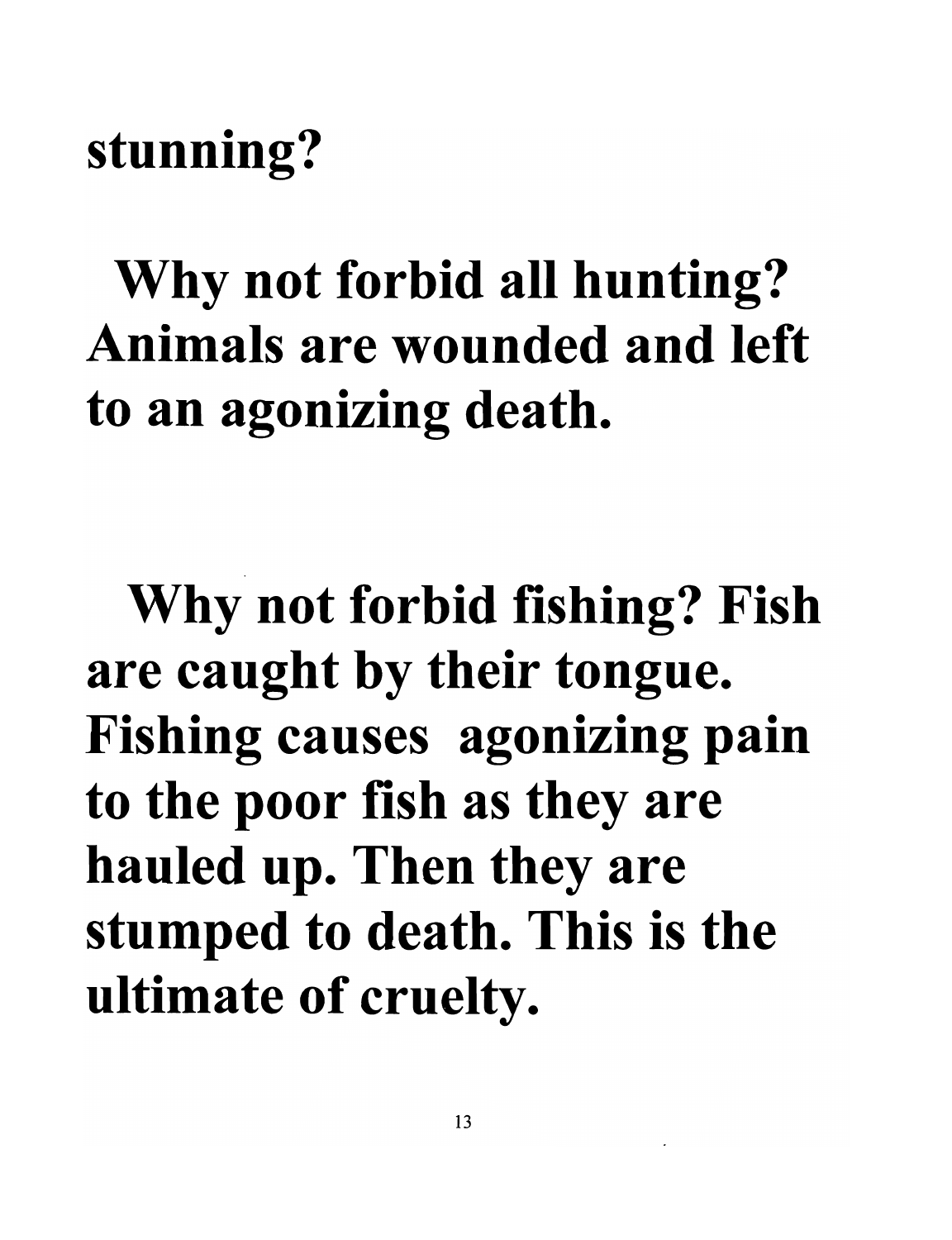Shrimp and oysters and **other sedood are tossed alive in**  boiling water and cooked alive for the waiting cruel European **to consume. Where is their**  compassion for the innocent shrimp oyster and other sea fish?

Are the Europeans only concerned with animal rights **when Jewish and Muslim**  religious rights are trampled and trumped?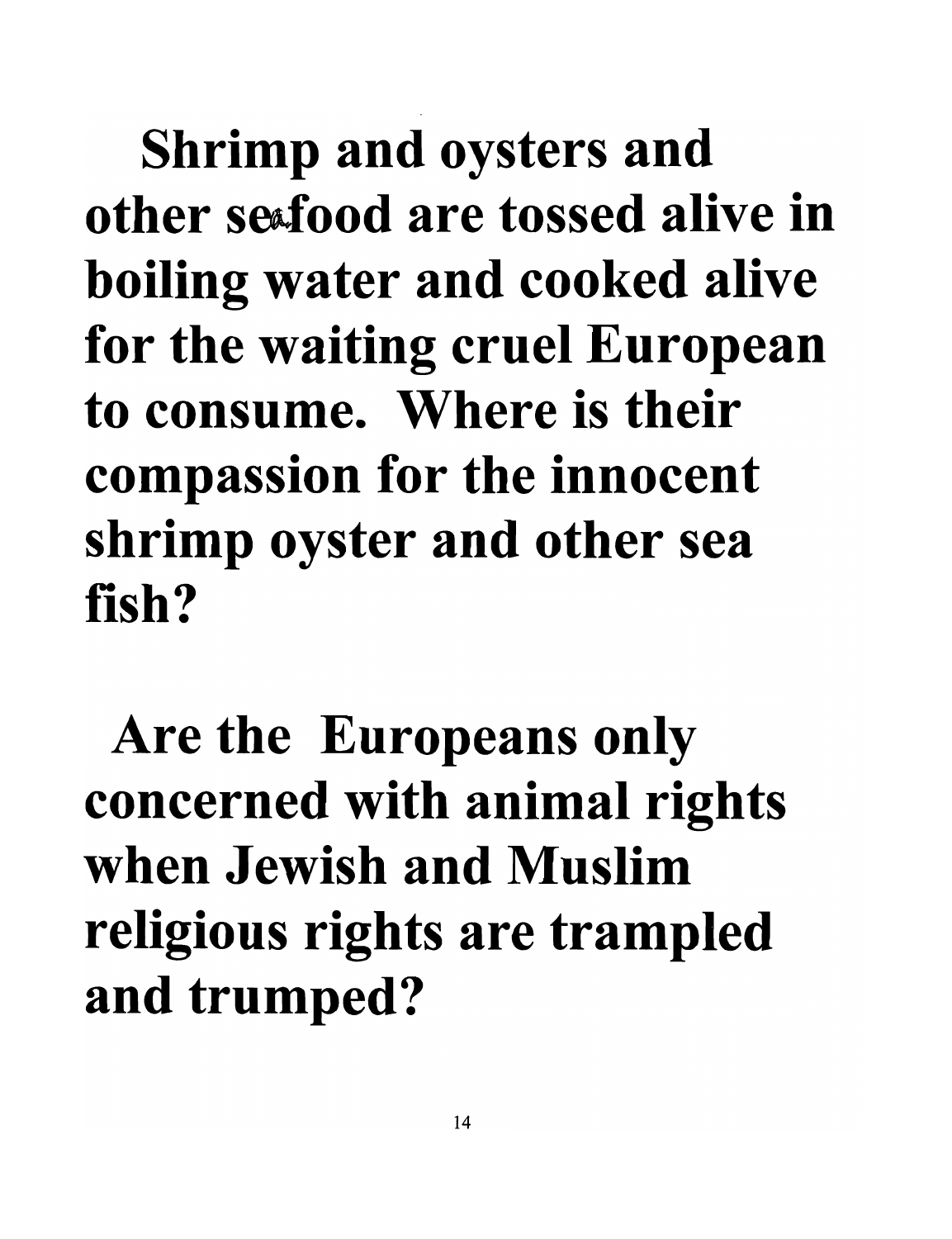The effect of such laws is that Jews and Muslims move out of the country. This is the real underlying motivation for the enactment of these discriminatory laws.

Likewise, the European Union forbid circumcision of male children by their parents. The European Union insist that the child become an adult and make his own decision if he wants to be circumcised.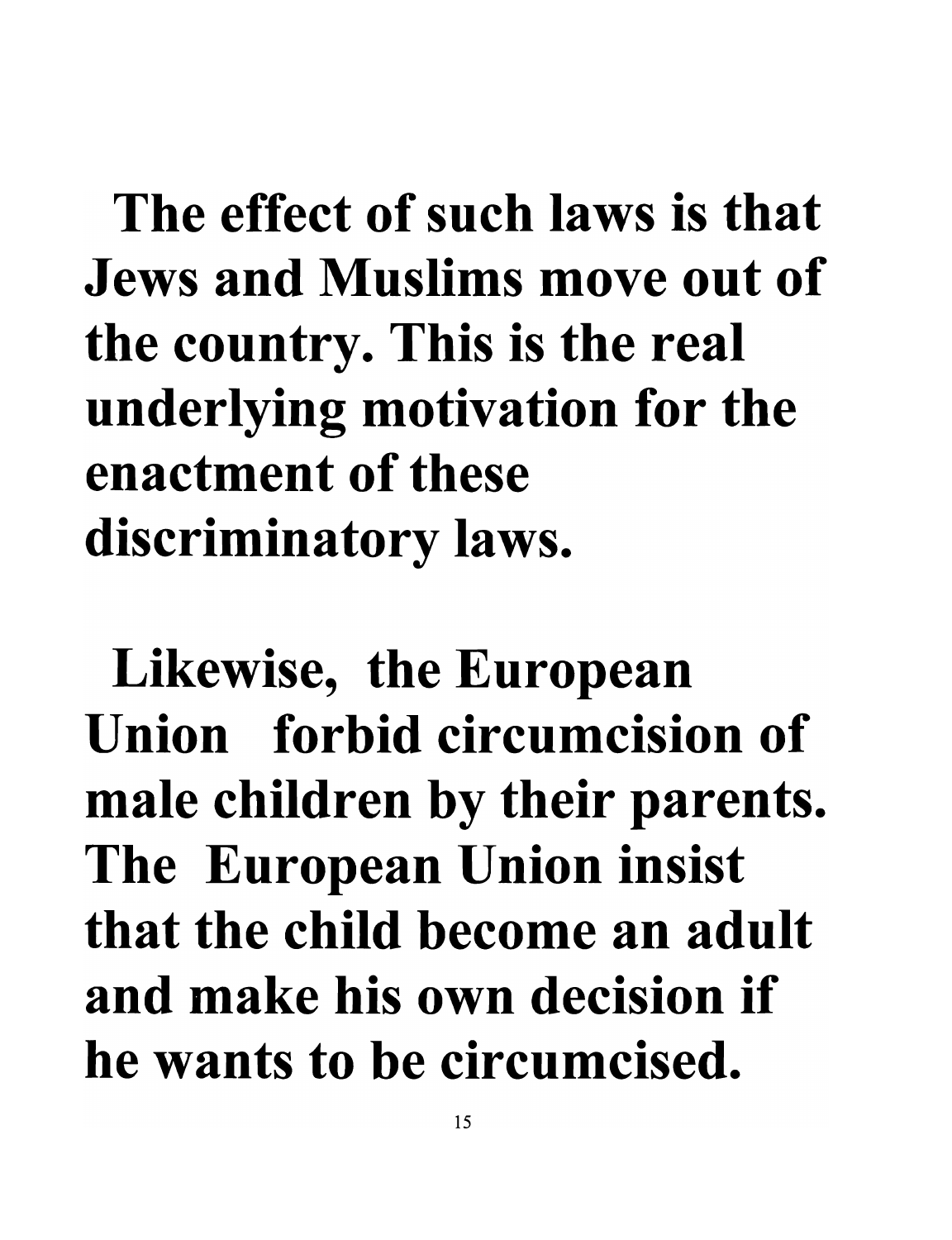### They state that Circumcision is a form of crippling the child.

This law effects Jews and Muslims. Again the effect is to motivate and intimidate Jews and Muslims to move out of the country. That is the real motivation of this discriminatory law. Europeans want Europe to become Judein rein and Muslim rein. The Europeans are reverting back in time to 1492 when Spanish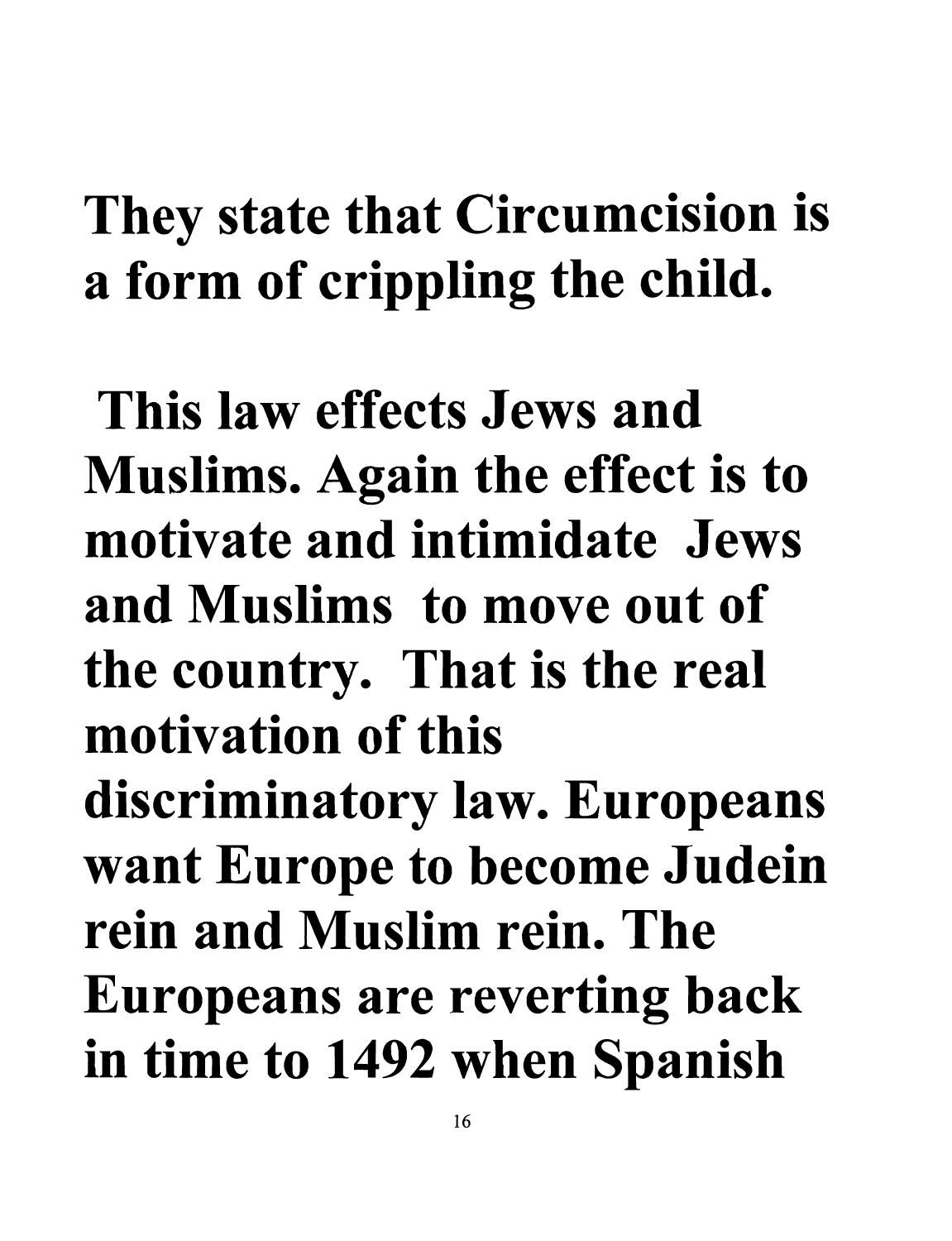King Ferdinando and his Queen Isabella proclaimed the **edict of eviction of all Jews and Moors -Muslims . Either all convert and become Catholics**  or they must leave. 250,000 **Jews left.** 

250,000 Jews remained and **converted and became Catholics.** 

Once they became Catholics all higher professions were now opened. These former Jews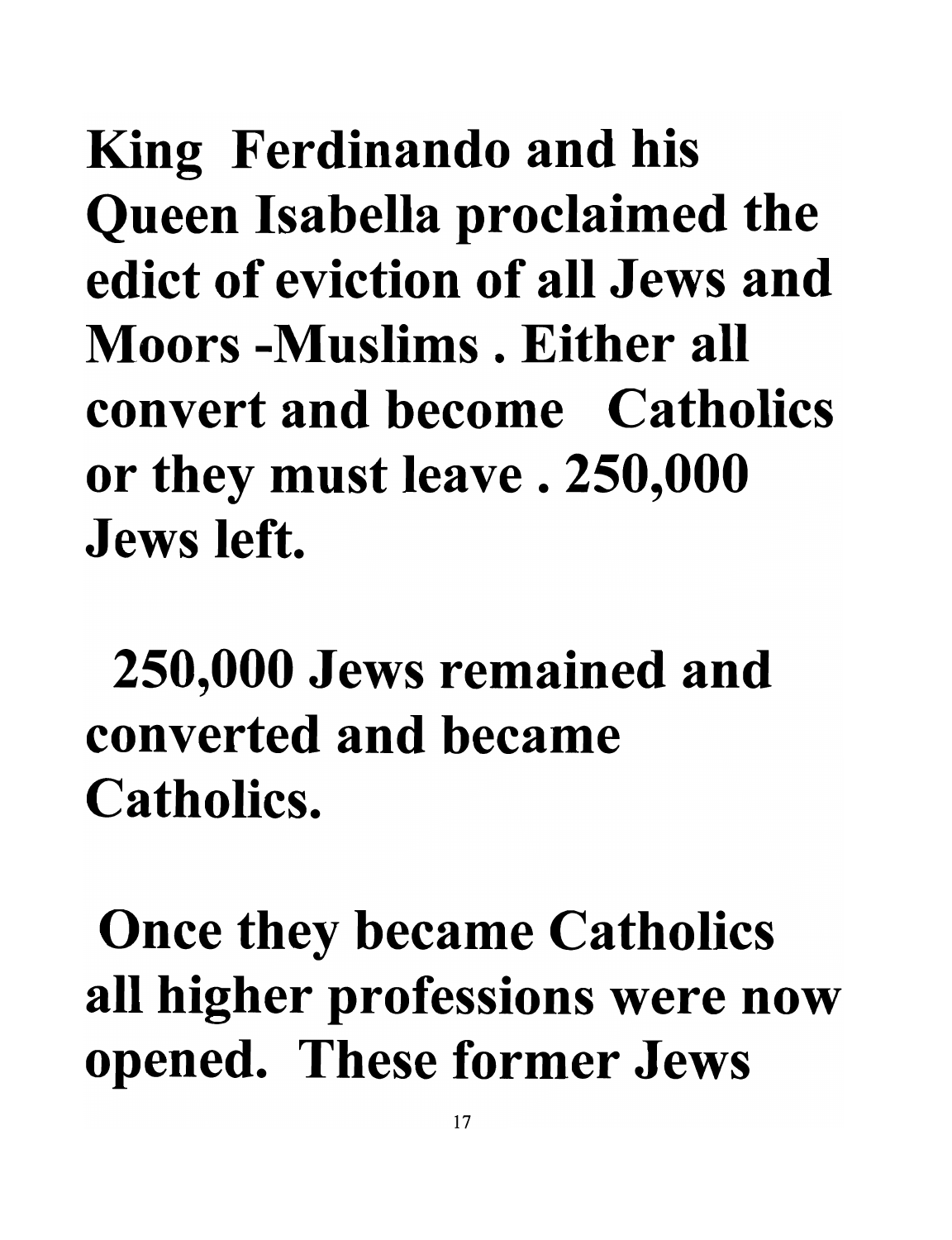called Moranos competed with born Christians and won the highest offices in the army the Church and in business. They won the hearts of the most beautiful Spanish women and got into the most influential . Spanish families.

Two former Jews made it to Pope.

The Spanish authorities panicked. They then passed new laws forbidding anyone from getting a high office in the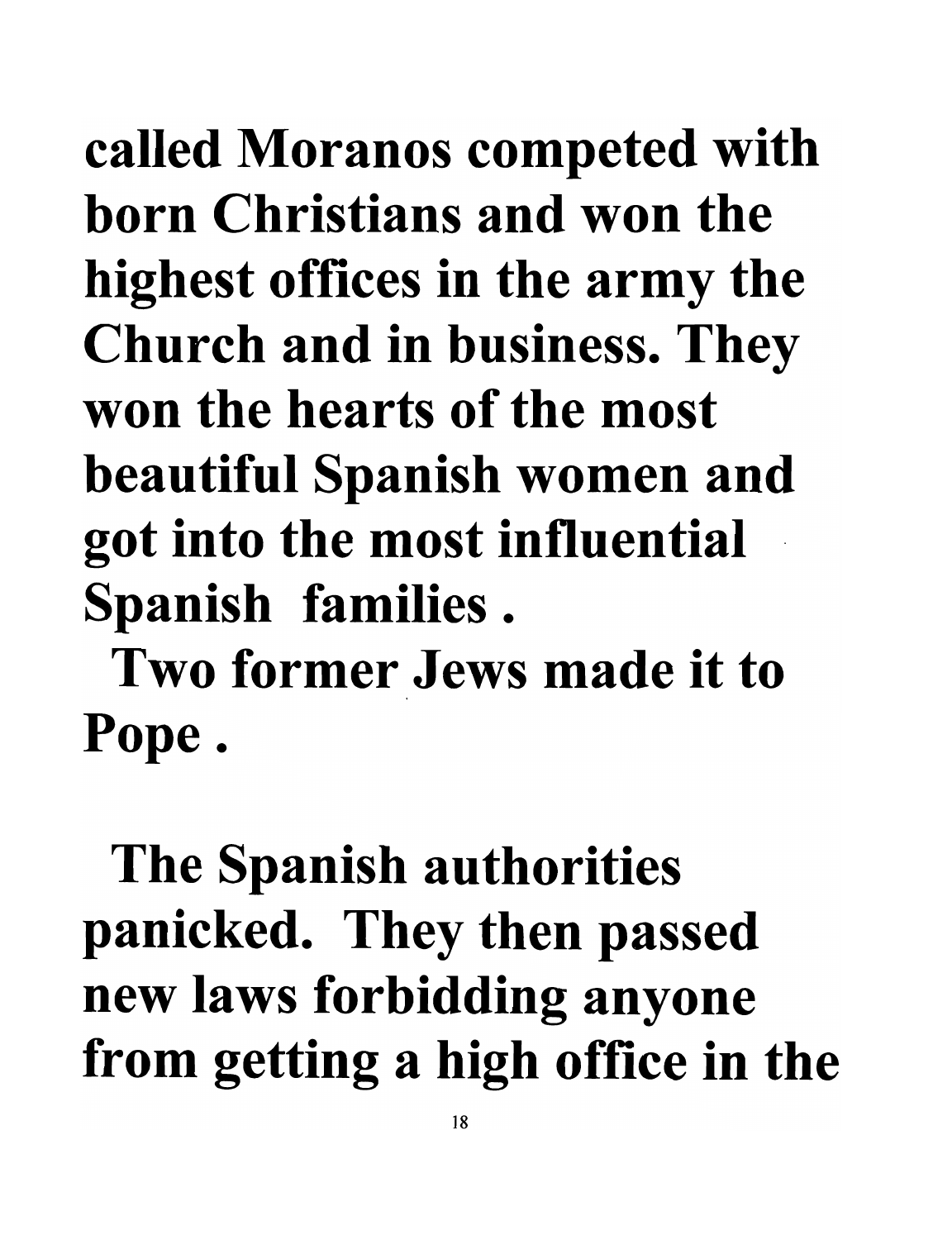army or in Church unless he could prove five generation of pure Christian blood. These laws were the fore runners to Hitler's Nurenburgh racial purity laws .

Portugal became Judenrein in 1497.

### England became Judenrein in 1290. France and Germany followed in the 1300s.

The Eastern Roman Empire was Judenrein since the late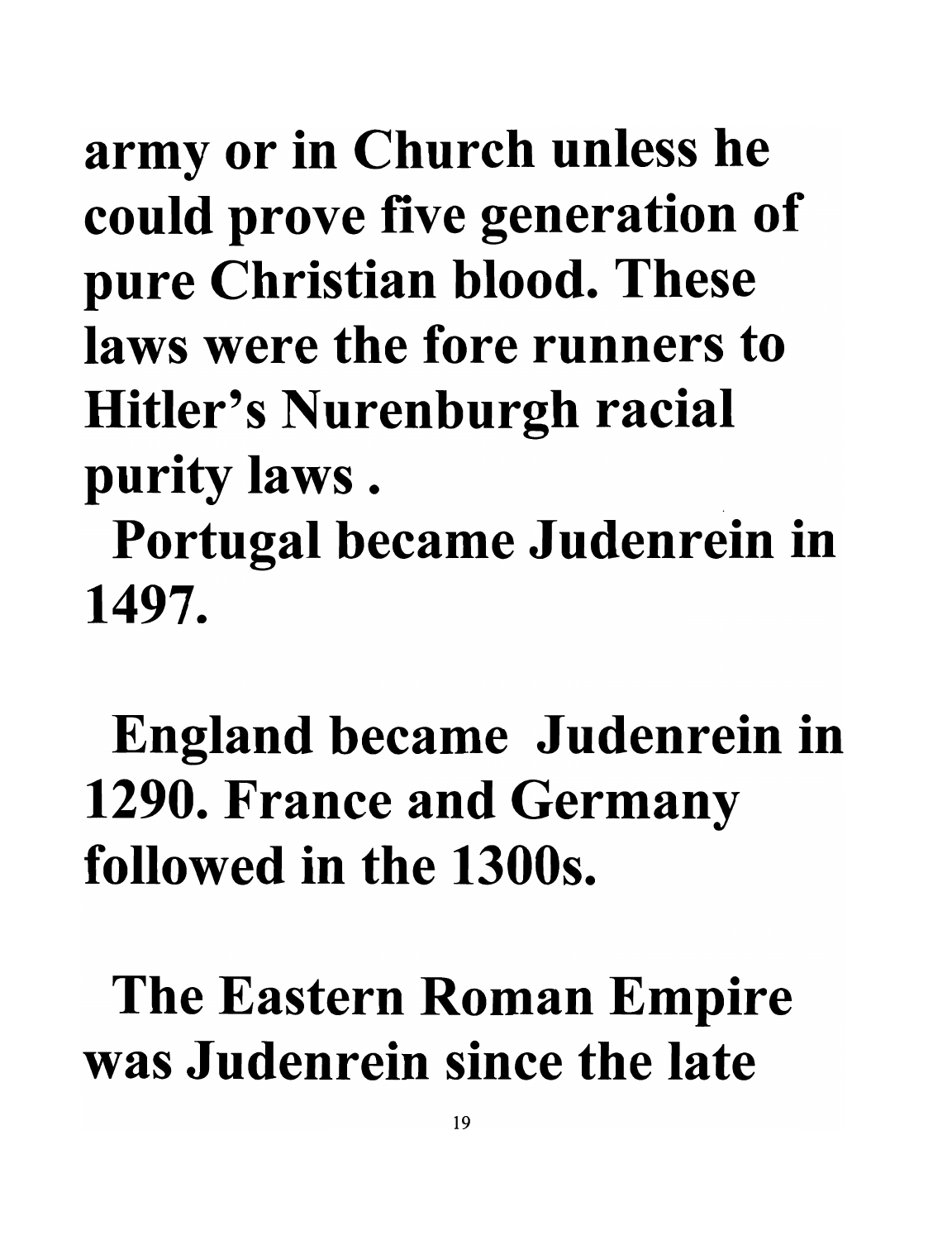### 1100s. Thus Europe was Judenrein until 1650.

### Now in 2014 the Europeans again are passing laws to again make Europe Juden rein.

### An Episcopelian college in the USA insisted that anyone applying for a master's degree renounce that the Jews are the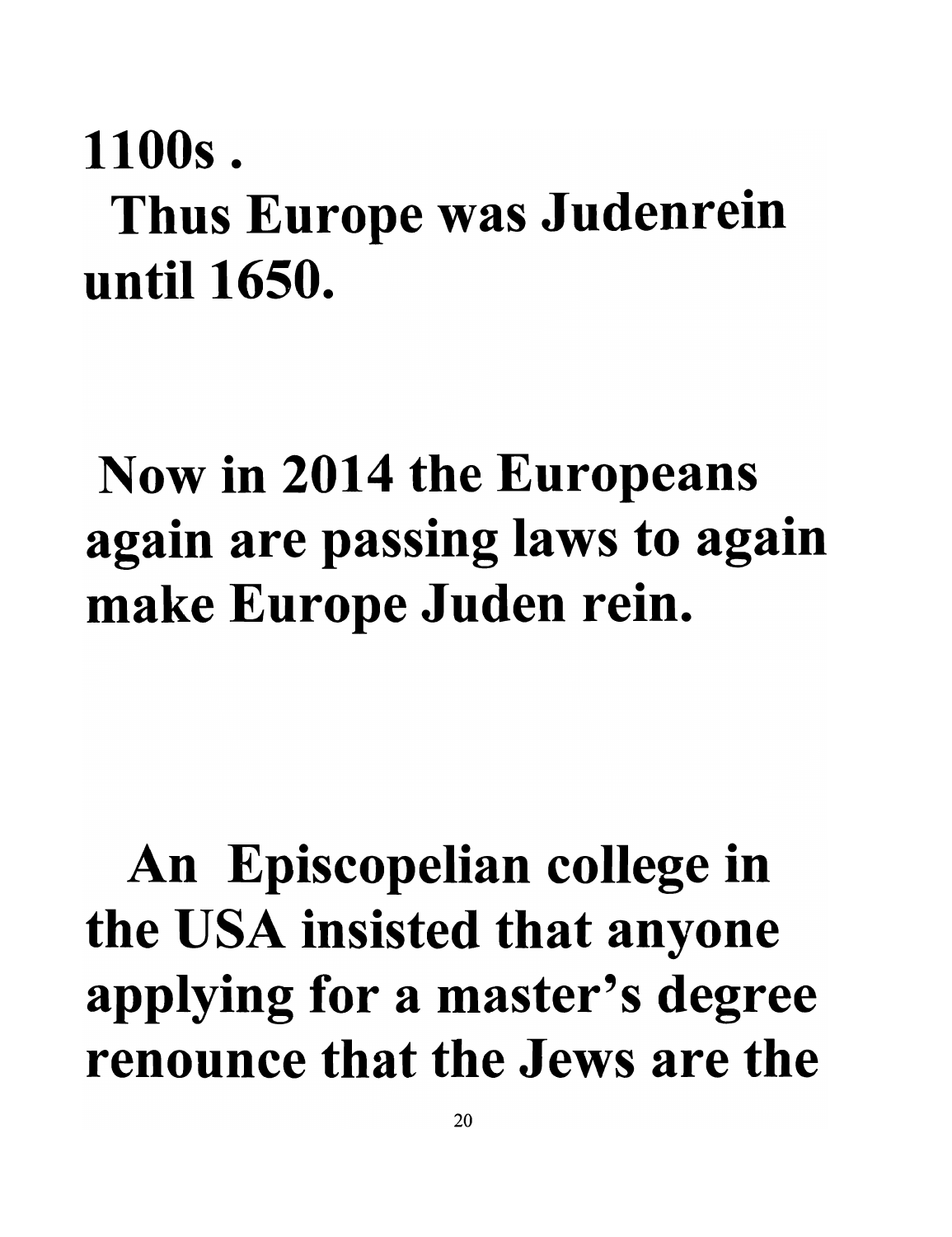chosen people. In other words only one who accepts Jesus as the son of God and God is chosen. Again, the purpose was to discourage Jews from attending.

In 1915 in the USA Leon Frank was falsely indicted and convicted in one of the Southern states in the USA of killing one of his black female employees. Even though the governor commuted his sentence the Ku Klux Klan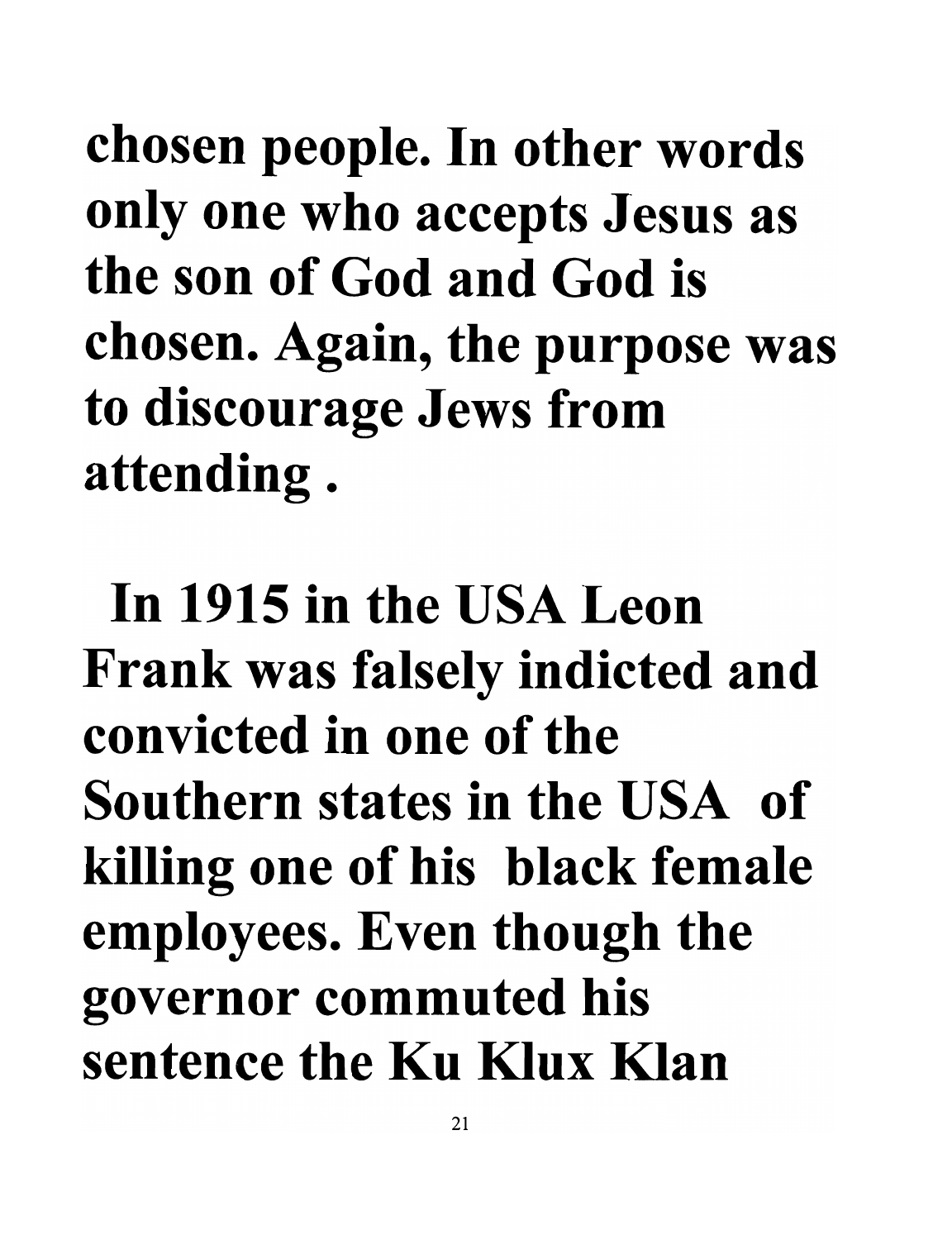### dragged him out of prison and lynched him by hanging.

### Again the lesson was to intimidate and discourage Jews to live in the South.

In 1907 a Jew named Beilin was indicted in Russia for killing a gentile child to use his blood for baking matzos for Passover. This was a repeat of a similar trial held in Damascus Syria in 1850.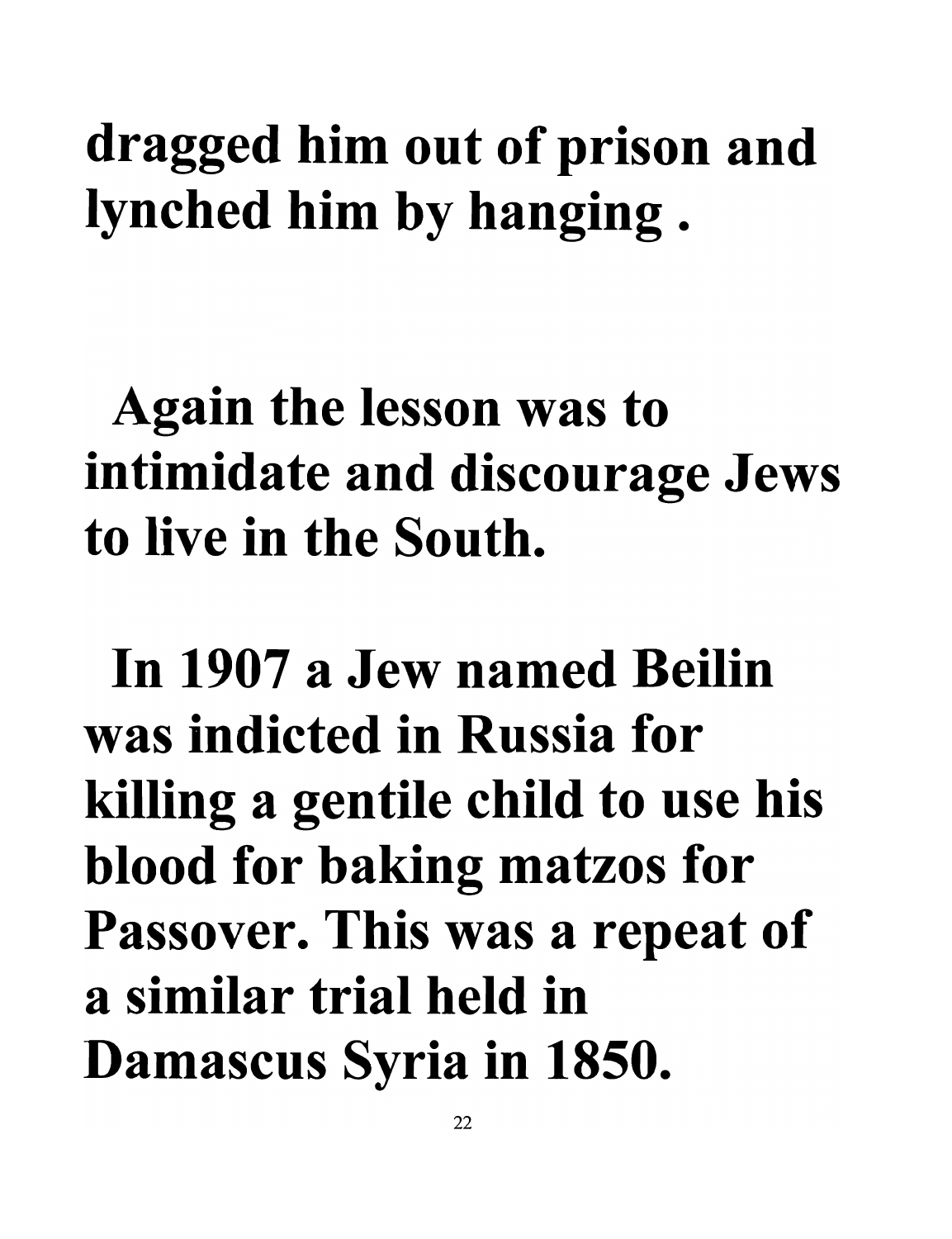These blood libel trials were a re enactment of the similar blood libel trials during the Middle ages. Hundreds of thousand Jews were murdered as a result of these accusations. The motivation was to intimidate the Jews to move out and make Europe Juden rein.

### The Russians in 1880 killed tens of thousands of Jews.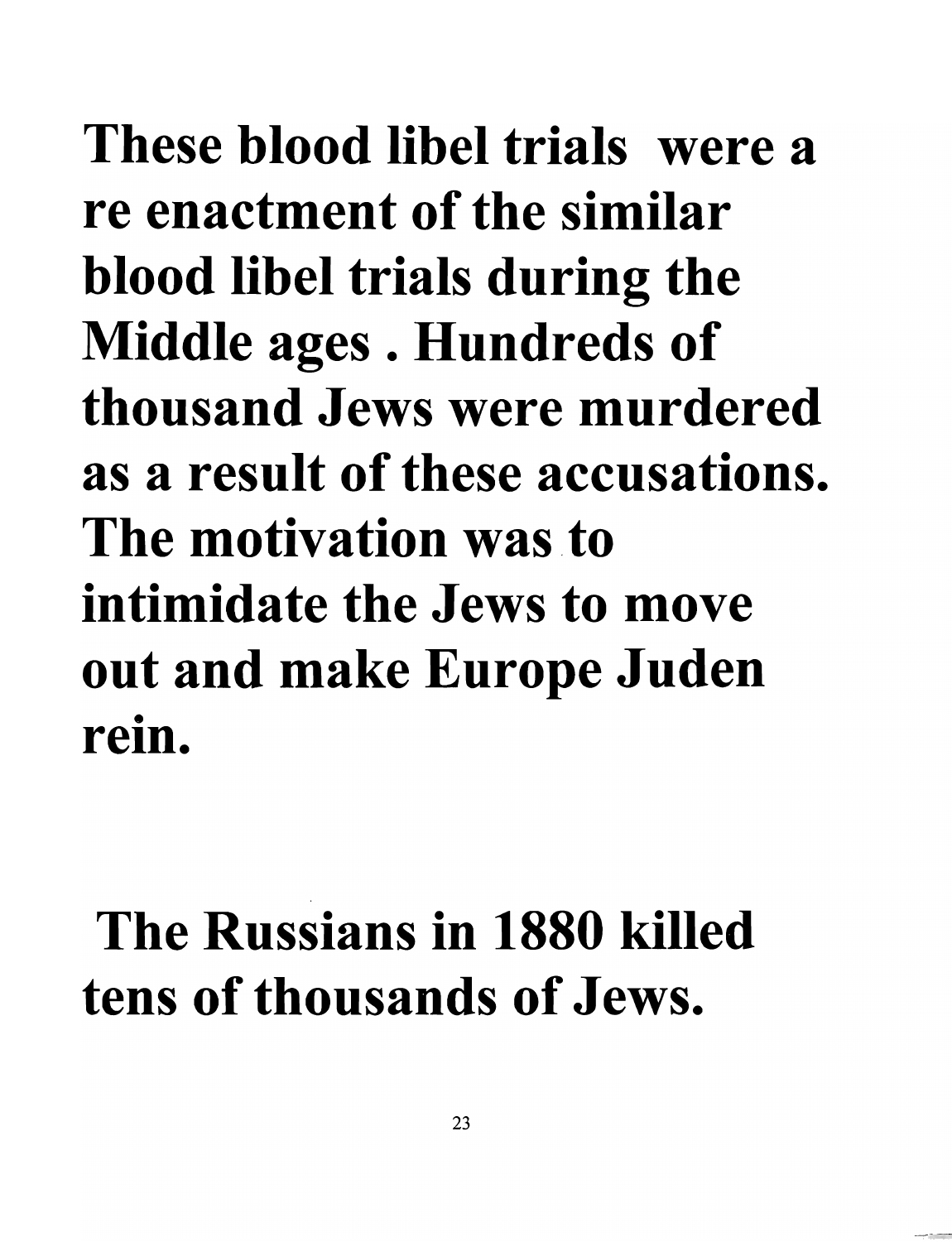In France a Jewish officer Dreyfus was convicted of passing secrets to the Germans during the 1970 Franco German war. After many years it was revealed that a non Jewish French officer was the guilty party. The French higher command of officers covered up and blamed Dreyfus.

The motivation was to intimidate Jews to leave and make Europe Judenrein.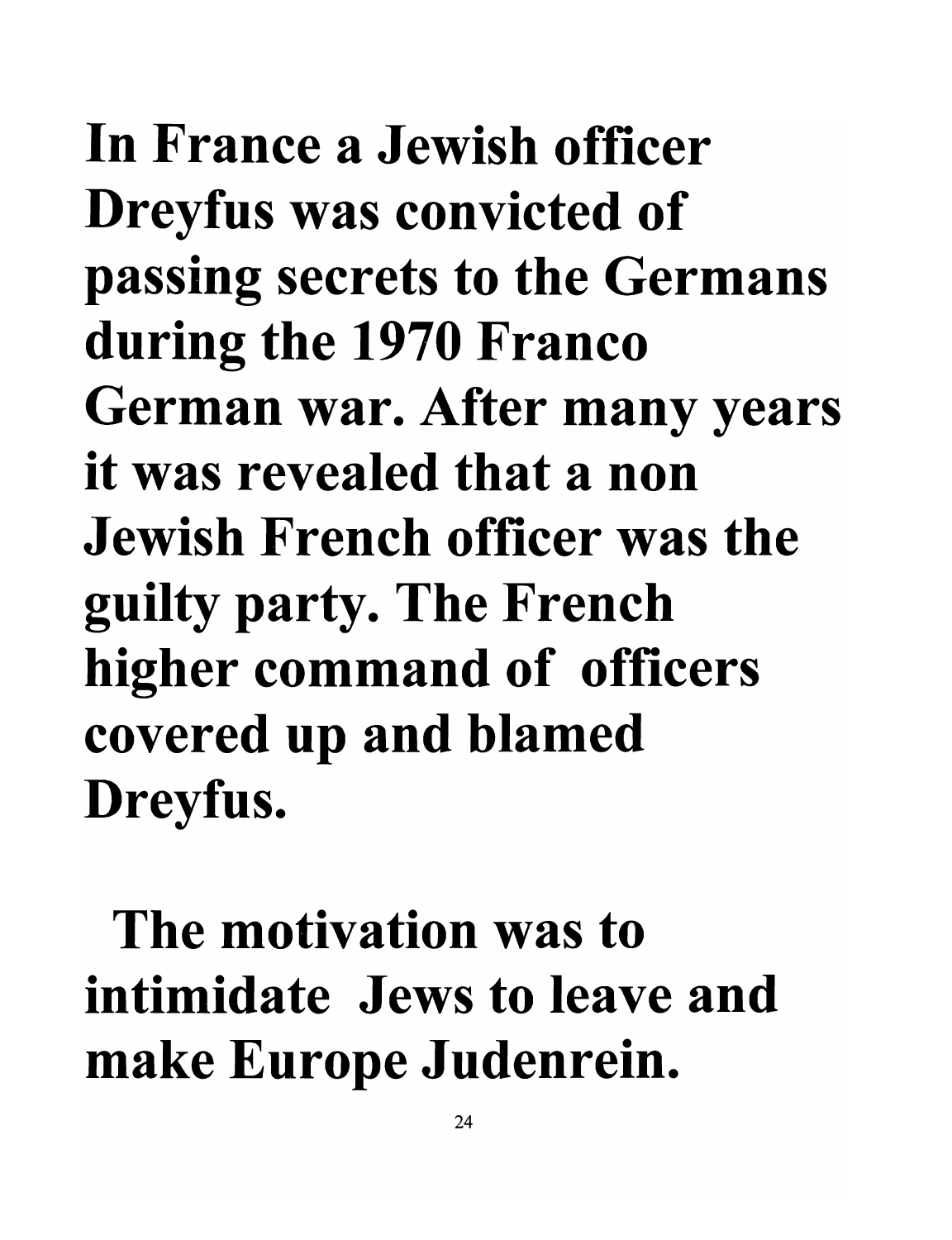### Now in 2014 the same anti Semitic laws are enacted to make Europe Judenrein.

These laws are just one part of the anti-Semitic symphony. Jews are physically assaulted in many European cities. Jews are killed. Jews are afraid to walk the streets with any religious symbol like a skull cap or a star of David.

The Europeans are not satisfied in driving the Jews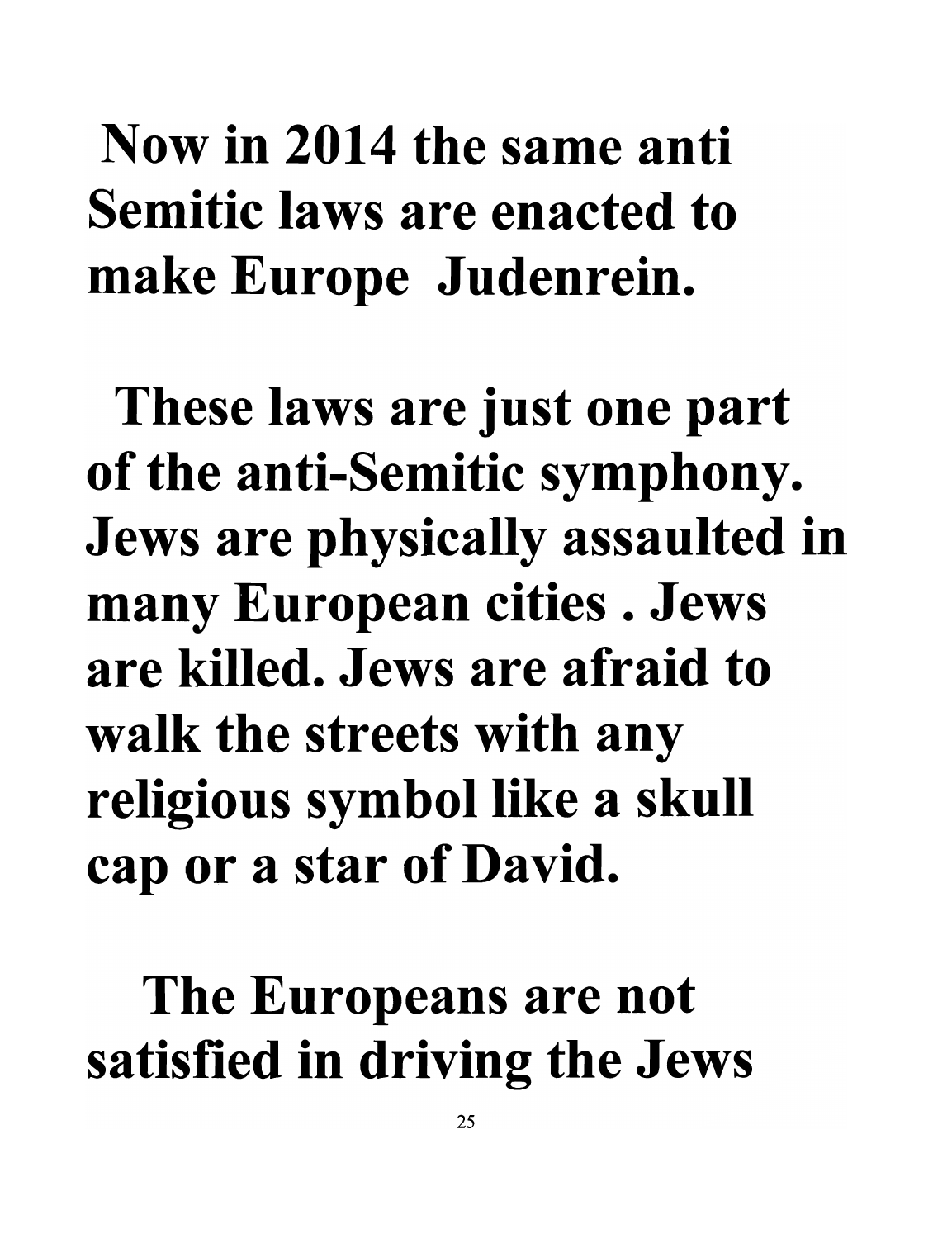out. They agitate and give billions of Euros to terrorist organizations the Hamas and the Palestinian authority to teach the students to hate Jews and kill Jews. Thus the Europeans fund tthe Palestinians to insure a new generation of Palestinians will hate and kill Jews.

Now the Europeans are threatening Israel that they will impose divestment and sanctions unless Israel agrees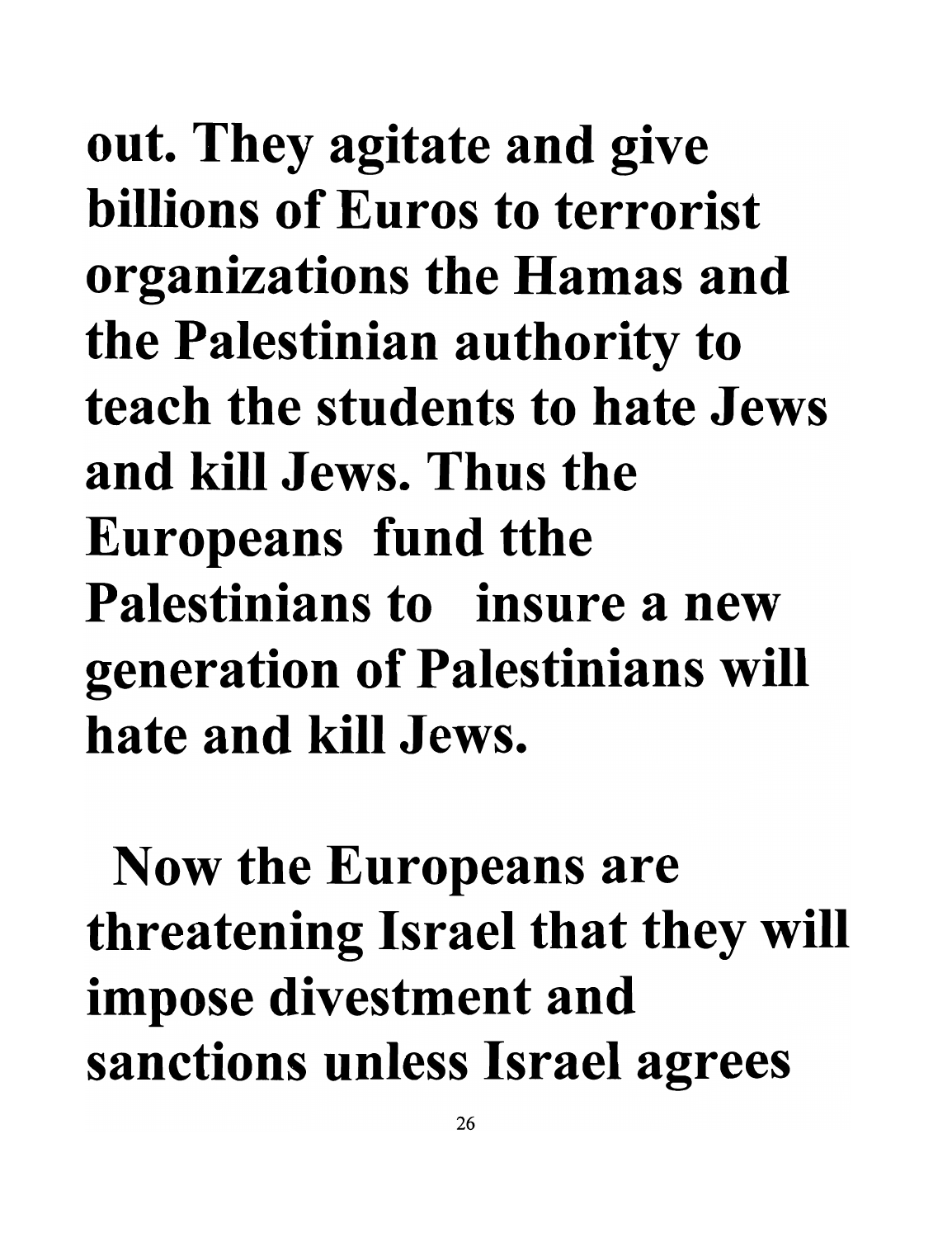to commit suicide and surrender historical Judea Samaria and Jerusalem to the Palestinians. In that way - to give birth to a never once existent Palestinian State . This state will endanger the lives of every Jew in the 1967 indefensible borders.

This is the state of affairs at February 27, 2014.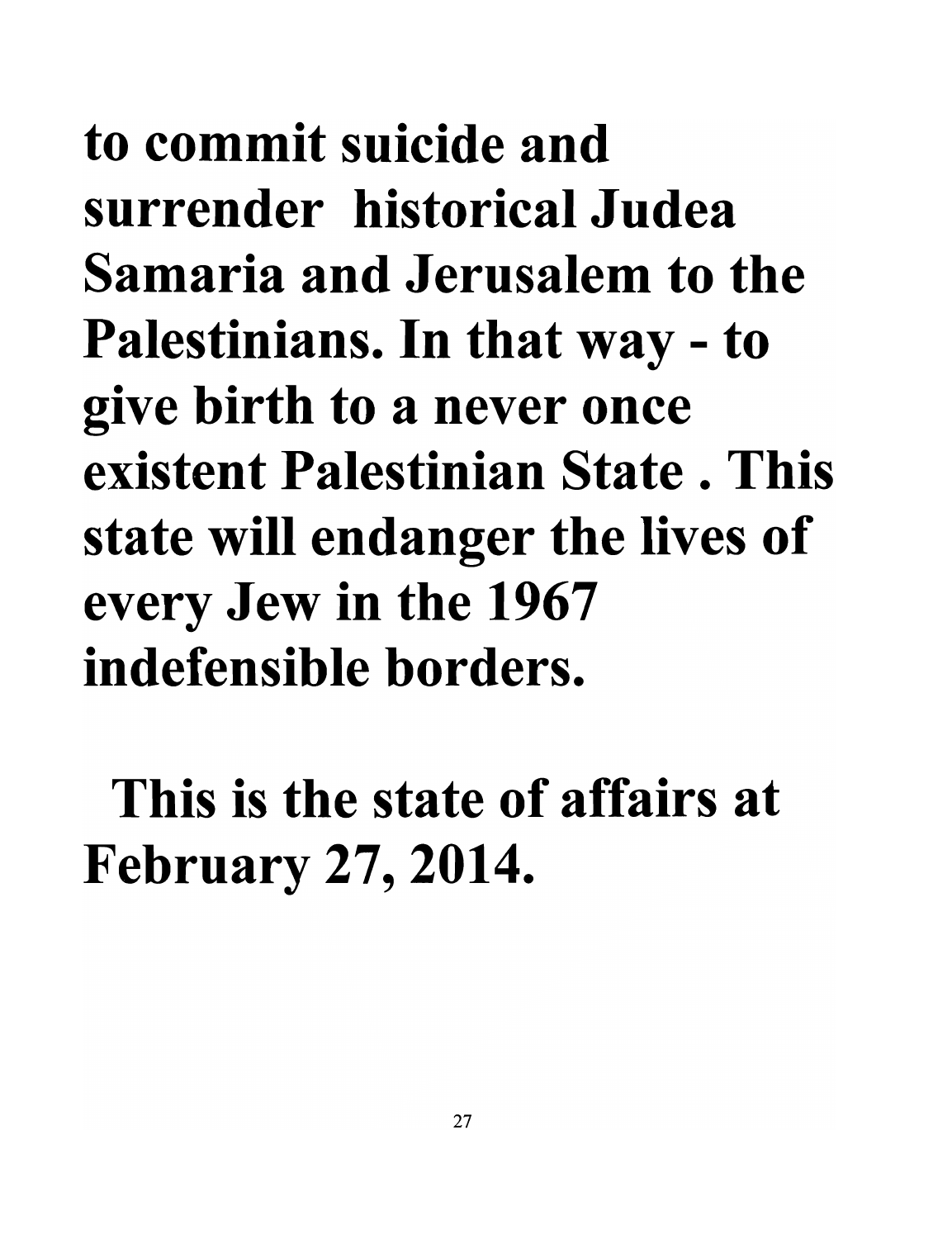### It is a mortal error to argue that Jews can not go back to indefensible borders. Otherwise, Jews would agree to the creation of a Palestinian State.

Israel is Jewish from day one. Read the Bible. Israel belongs to the Jewish people; not to the Palestinians. All the Palestinians are Syrian Lebanese Saudi Arabian Egyptians and Iraquis. They all came in 1880 when Jews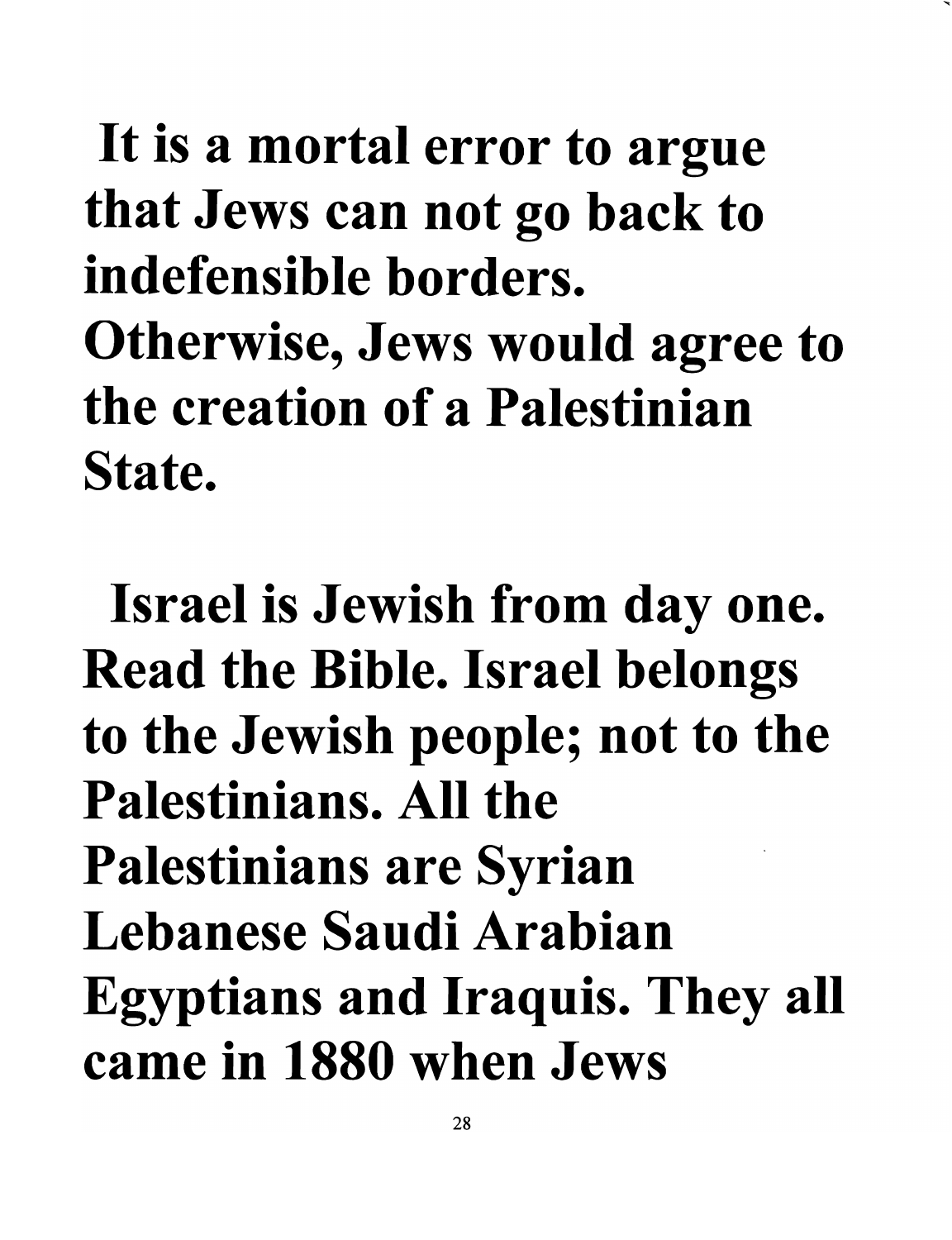started to build the Jewish State. They came because Jews provided employment for them in the new businesses Jews created and the settlements Jews built. . Let all the PALESTINIANS RETURN TO THEIR NATIVE COUNTRIES.

Until 1967 Palestinians called themselves Syrians or Lebanese or Saudis or Egyptians.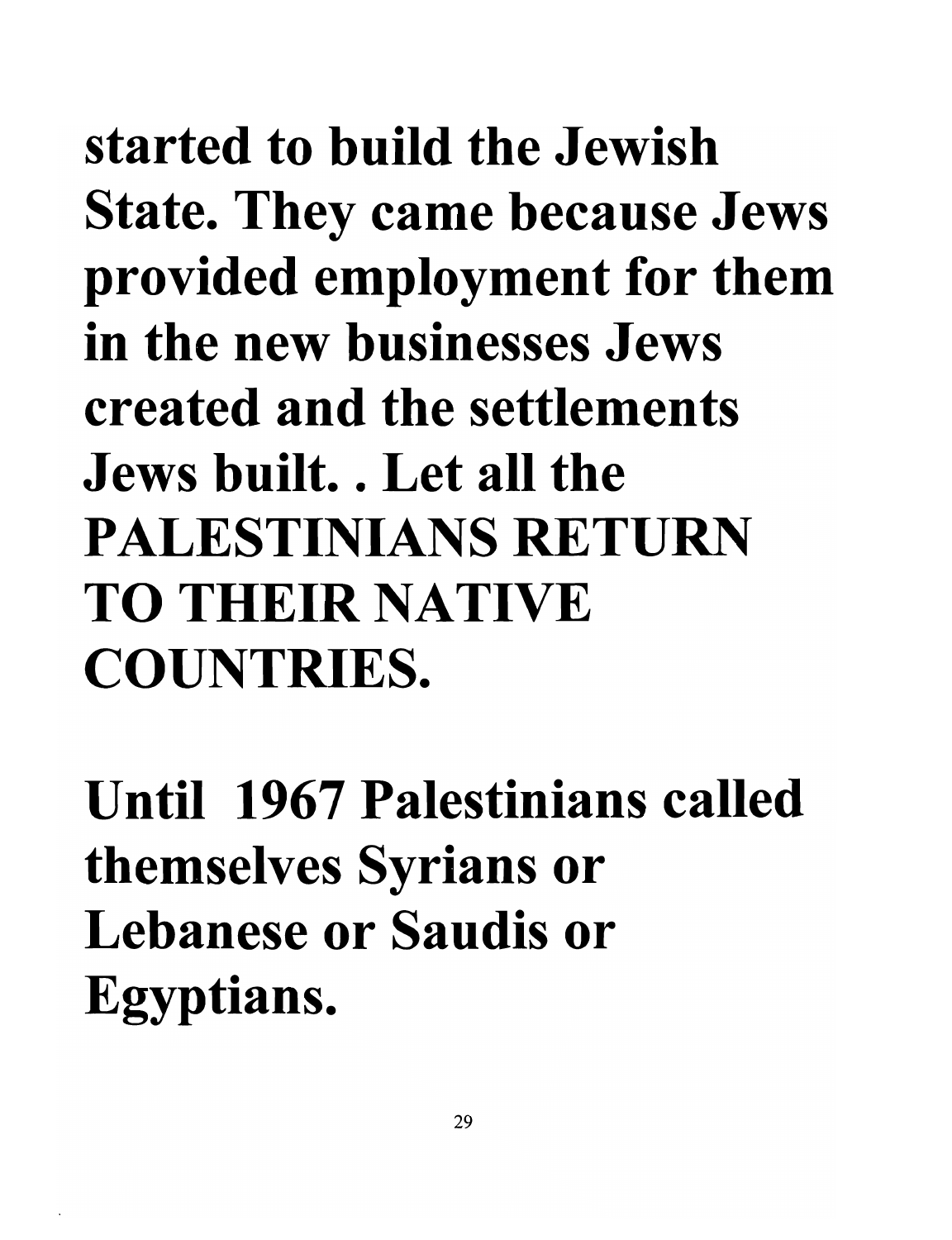The **Palestinians are not**  prepared to make any concessions. They want to try thier luck battling Israel in the the international political field. They want to try their luck having European divestments and sanctions. They want to try **their luck** with **all the Anti-**Semites thirsty for Jewish blood. They want to bring Isreal to its knees. Diplomacy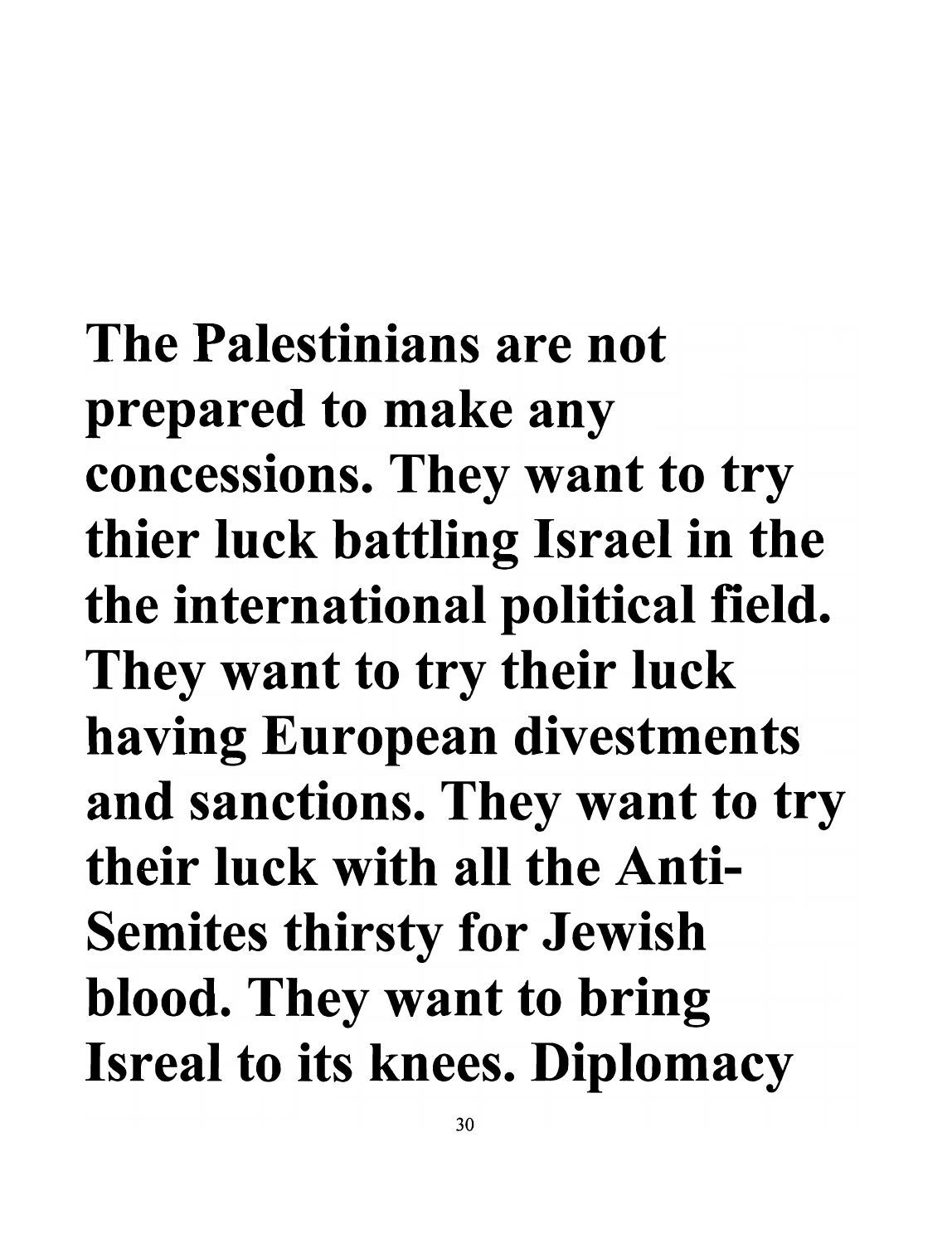only if they get their goal of rolling back the Jew's wi' as of 1967 war. Then they will agree to a tempo rary halt until the next stage. Otherwise they will try going to international **Court to accuse Idsrael 0\_ f war**  crimes. They will use the UN bodies to bring Israel to its **knees.** 

**Israel should not be**  intimitated. Let Israel stop all moneys to the palestinians and cause the Pal estinian authority **to fall. Let Israel take over area**